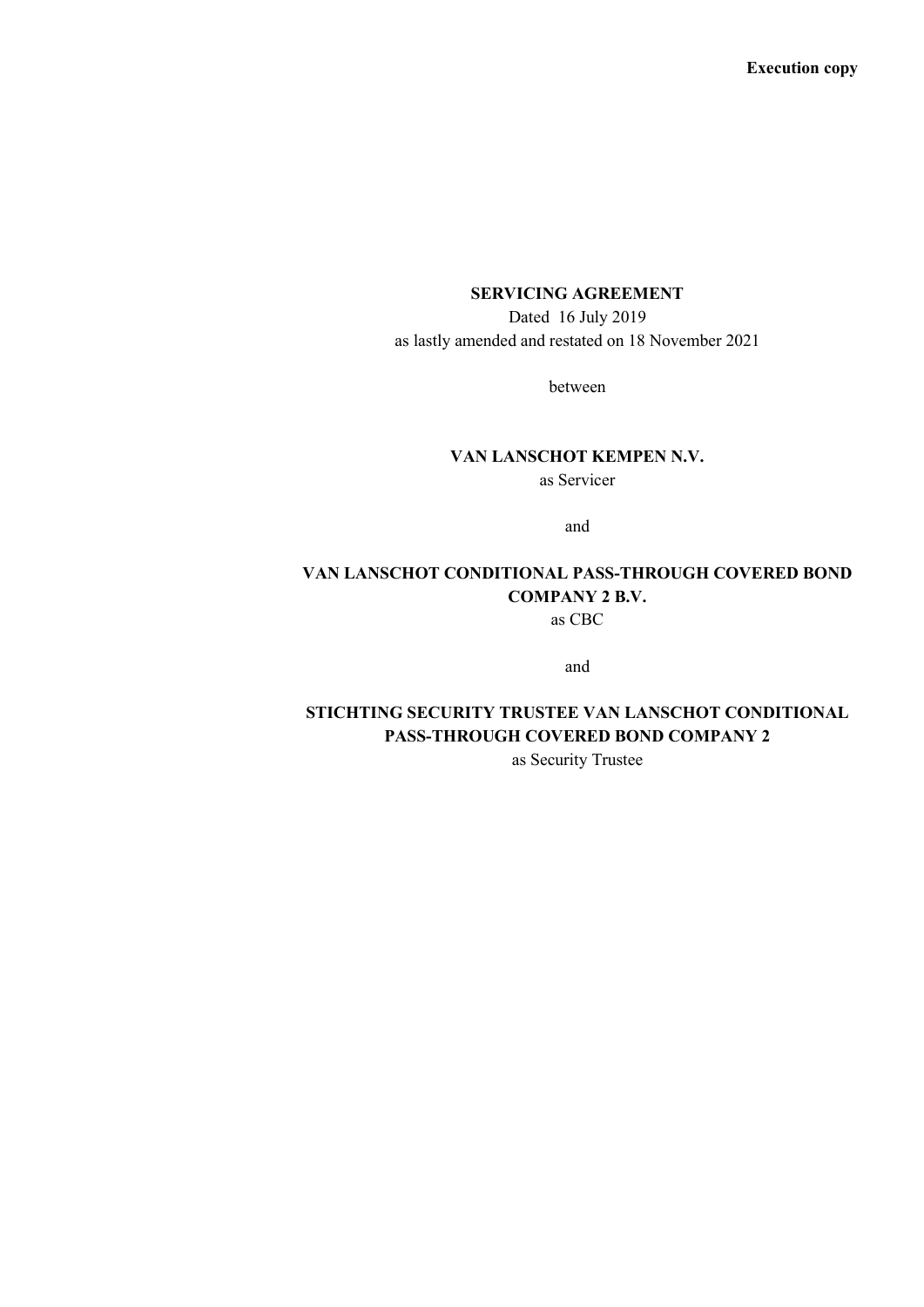## **TABLE OF CONTENTS**

| <b>Clause</b> |  | Page |
|---------------|--|------|
| 1.            |  |      |
| 2.            |  |      |
| 3.            |  |      |
| 4.            |  |      |
| 5.            |  |      |
| 6.            |  |      |
| 7.            |  |      |
| 8.            |  |      |
| 9.            |  |      |
| 10.           |  |      |
| 11.           |  |      |
| 12.           |  |      |
| 13.           |  |      |
| 14.           |  |      |
| 15.           |  |      |
| 16.           |  |      |
| 17.           |  |      |
| 18.           |  |      |
| 19.           |  |      |
| 20.           |  |      |
| 21.           |  |      |
| 22.           |  |      |
| 23.           |  |      |
| 24.           |  |      |
| 25.           |  |      |
| 26.           |  |      |
| 27.           |  |      |

## **Schedule 1: The Pool Services**

## $\overline{2}$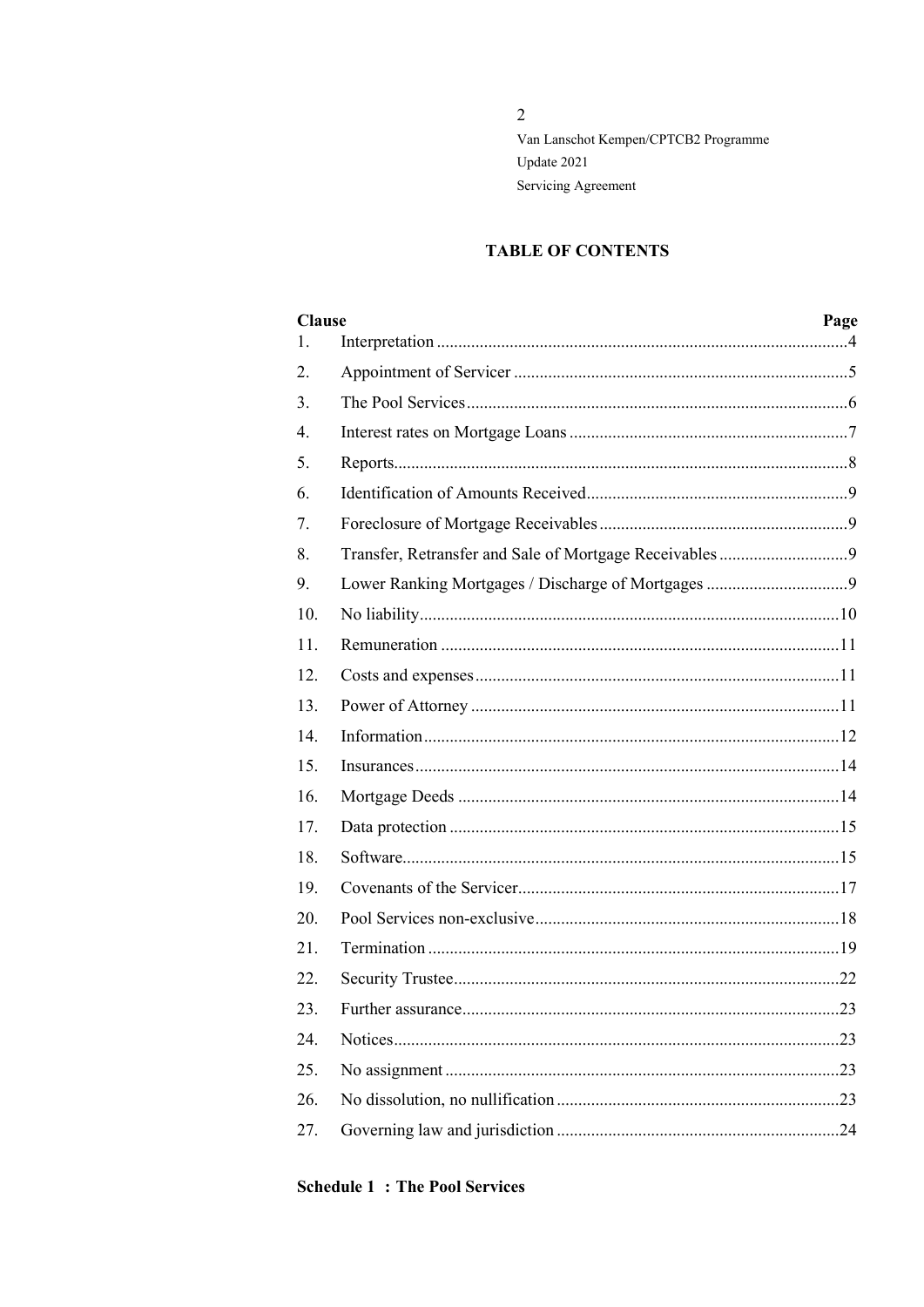## **Schedule 2 : Form of Mortgage Report**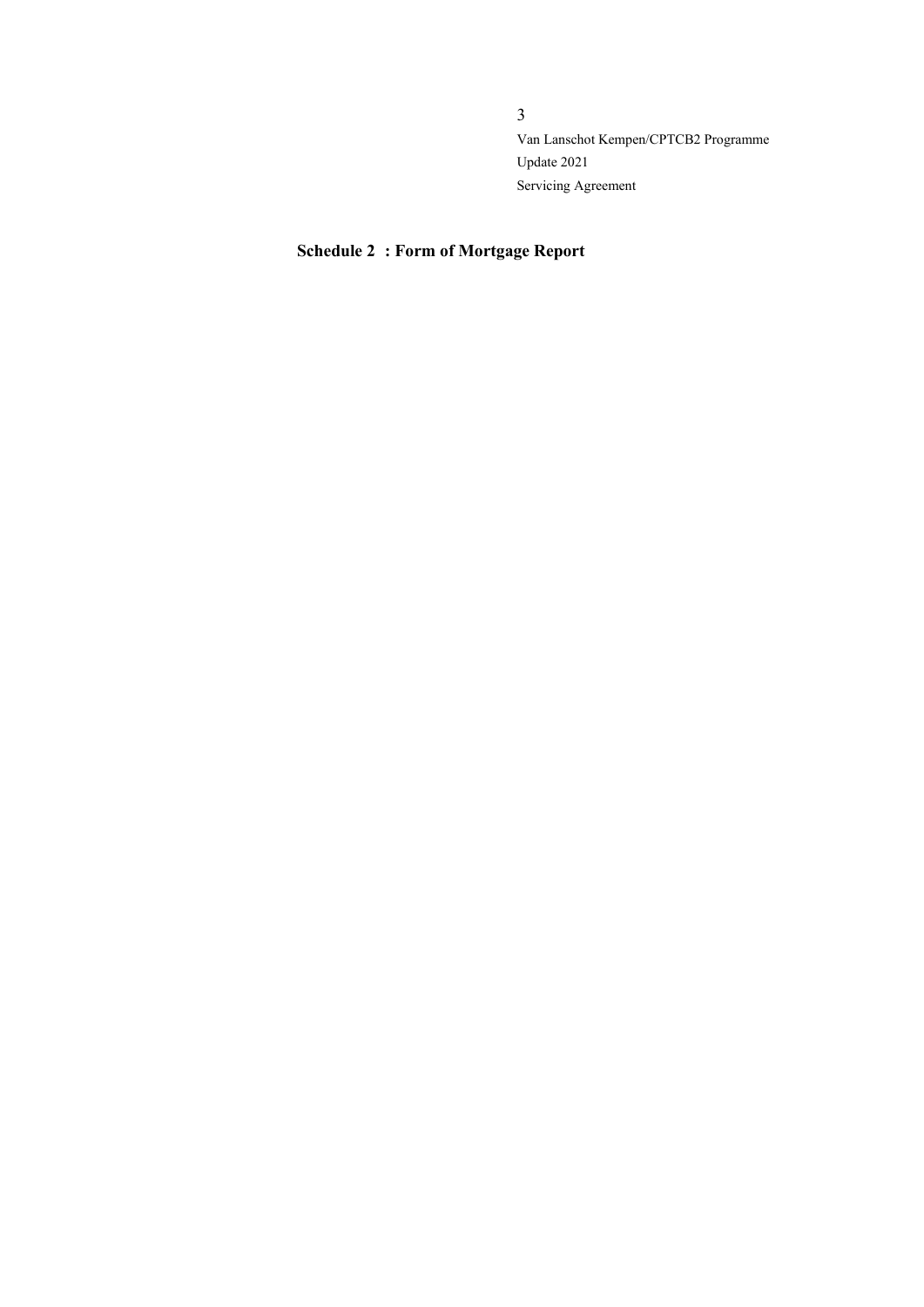**THIS SERVICING AGREEMENT** is dated 16 July 2019 as lastly amended and restated on 18 November 2021 and made between:

- 1. **VAN LANSCHOT KEMPEN N.V.** (previously named Van Lanschot Kempen Wealth Management N.V.), a public limited liability company (*naamloze vennootschap*) organised under the laws of the Netherlands, and established in 's-Hertogenbosch, the Netherlands;
- 2. **VAN LANSCHOT CONDITIONAL PASS-THROUGH COVERED BOND COMPANY 2 B.V.**, a private company with limited liability (*besloten vennootschap met beperkte aansprakelijkheid*) organised under the laws of the Netherlands, and established in Amsterdam, the Netherlands; and
- 3. **STICHTING SECURITY TRUSTEE VAN LANSCHOT CONDITIONAL PASS-THROUGH COVERED BOND COMPANY 2**, a foundation (*stichting*) organised under the laws of the Netherlands, and established in Amsterdam, the Netherlands.

#### **WHEREAS:**

- A. The Issuer has decided to set up a second covered bond programme pursuant to which the Issuer will issue Covered Bonds from time to time separate from the covered bond programme set up on 2 March 2015.
- B. In connection with the Programme, Eligible Receivables will be sold and transferred to the CBC pursuant to the Guarantee Support Agreement.
- C. The Servicer carries on the business of, *inter alia*, administering Eligible Receivables.
- D. The Servicer is willing to provide the Pool Services to the CBC subject to and in accordance with the terms of this Agreement.

#### **IT IS AGREED** as follows:

#### <span id="page-3-0"></span>**1. INTERPRETATION**

1.1 In this Agreement (including its recitals), except so far as the context otherwise requires, words, expressions and capitalised terms used herein and not otherwise defined or construed herein shall have the same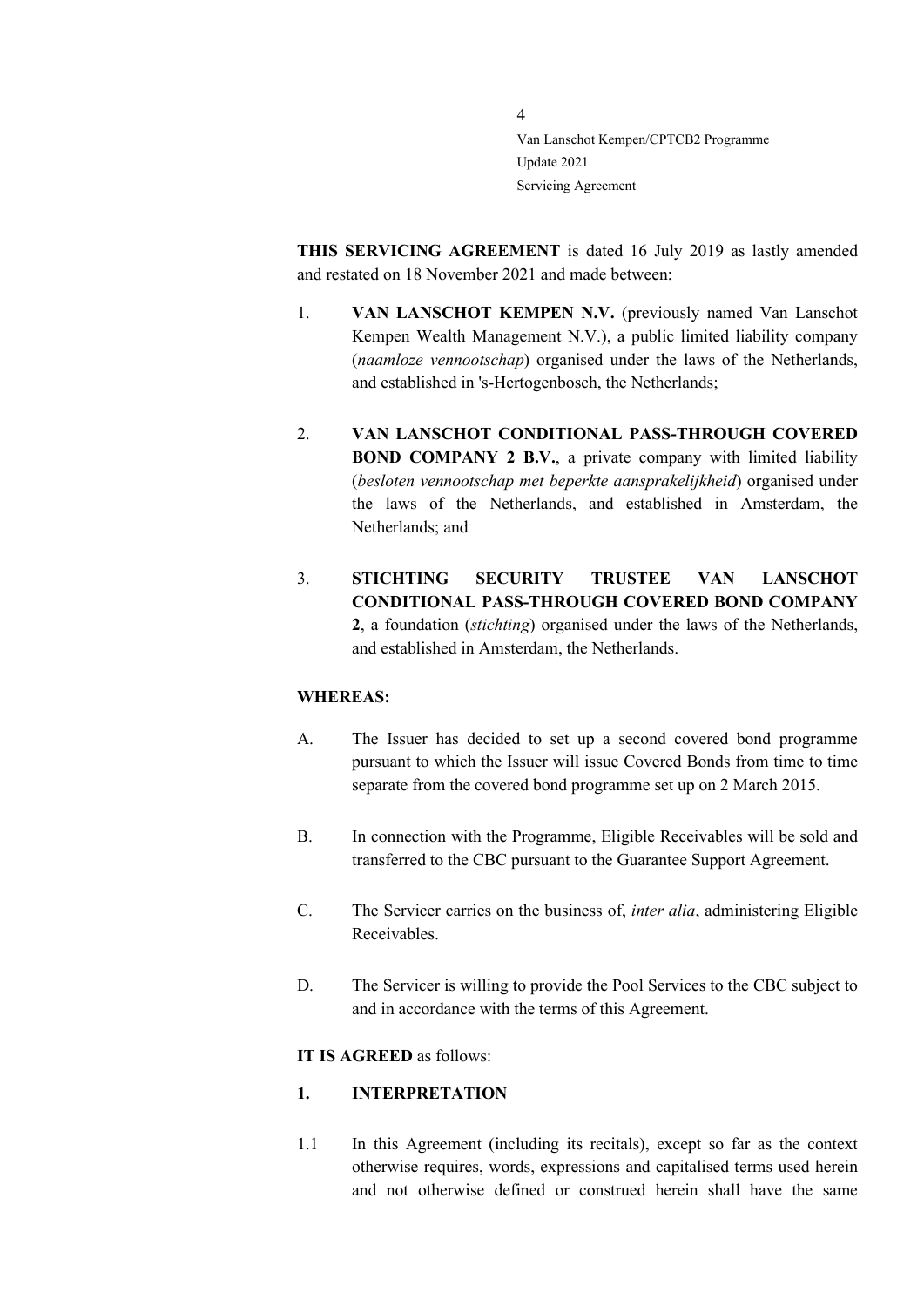meanings as defined or construed in the master definitions agreement dated the date hereof and signed by, amongst others, the parties to this Agreement, as the same may be amended, restated, supplemented or otherwise modified from time to time (the "**Master Definitions Agreement**"). The rules of usage and of interpretation as set forth in the Master Definitions Agreement and all other agreements and understandings between the parties hereto contained therein shall apply to this Agreement, unless otherwise provided herein.

- 1.2 The expression "**Agreement**" shall herein mean this Servicing Agreement including its schedules.
- 1.3 This Agreement expresses and describes Dutch legal concepts in English and not in their original Dutch terms. Consequently, this Agreement is concluded on the express conditions that all words, terms and expressions used herein shall be construed and interpreted in accordance with the laws of the Netherlands.
- 1.4 The Security Trustee has agreed to become a party to this Agreement only for the purpose of taking the benefit of certain provisions of this Agreement expressed to be for its benefit and for the better preservation and enforcement of its rights under the Pledge Agreements and, save as aforesaid, the Security Trustee shall assume no obligations or liabilities whatsoever to the Servicer or the CBC by virtue of the provisions thereof.

## <span id="page-4-0"></span>**2. APPOINTMENT OF SERVICER**

- <span id="page-4-1"></span>2.1 The CBC appoints Van Lanschot Kempen N.V. to provide the services as set forth in this Agreement and in **Schedule 1** hereto (the "**Pool Services**") in respect of the Mortgage Loans and Mortgage Receivables and Van Lanschot Kempen N.V. accepts such appointment on the terms and subject to the conditions of this Agreement.
- 2.2 For the avoidance of doubt and in connection with the rights, powers and discretions conferred under Clause [2.1](#page-4-1) above and this Clause, during the continuance of its appointment under this Agreement, the Servicer shall, subject to the terms and conditions of this Agreement, have the full power, authority and right to do or cause to be done any and all things which it reasonably considers necessary, convenient or incidental to the provision of the Pool Services excluding, for the avoidance of doubt, any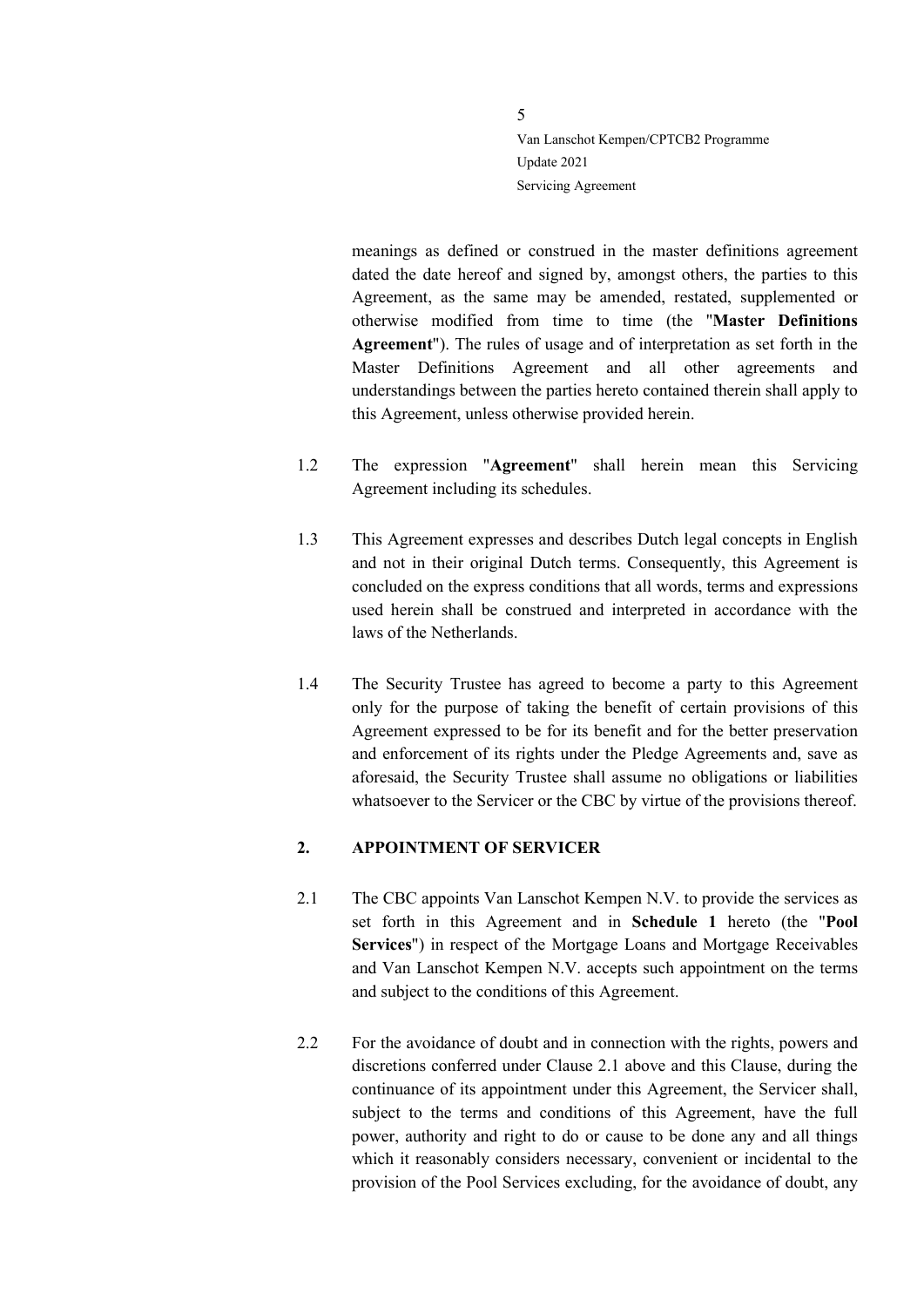acts of disposal (*beschikkingshandelingen*), provided that they will not involve and cannot result in a breach by the CBC and/or the Issuer of any of the provisions of the Transaction Documents and provided furthermore that the CBC and its directors shall not be required or obliged at any time to comply with any directions which the Servicer may give with respect to the operating and financial policies of the CBC. The Servicer hereby acknowledges that all powers to determine such policies are, and shall at all times remain, vested in the CBC and its directors and none of the provisions of this Agreement shall be construed in a manner inconsistent with this Clause.

## <span id="page-5-0"></span>**3. THE POOL SERVICES**

- 3.1 The duty of the Servicer shall be to provide the Pool Services upon the terms of and subject to the conditions of this Agreement.
- 3.2 When providing the Pool Services, the Servicer shall have due regard to the interests of the CBC, the Security Trustee and the Secured Parties.

#### <span id="page-5-1"></span>3.3 **Compliance with law and Transaction Documents**

The Pool Services shall include procuring (insofar as the Servicer having used its reasonable endeavours is able to do so) compliance by the CBC with all applicable legal requirements and with the terms of the Transaction Documents to which the CBC is a party, provided always that the Servicer shall not lend or provide any sum to the CBC (other than as expressly contemplated by this Agreement or any of the other Transaction Documents), and that the Servicer shall have no liability whatsoever to the CBC, the Security Trustee, the Covered Bondholders or any other person for any failure by the CBC to make any payment due by the CBC under any Transaction Document unless such failure by the CBC results from a failure due to fraud, gross negligence or wilful misconduct by the Servicer to perform any of the Servicer's obligations under this Agreement or any of the other Transaction Documents.

#### <span id="page-5-2"></span>3.4 **Sub-agents and sub-servicers**

3.4.1 The Servicer may sub-contract all or part of the Pool Services to any member of the Van Lanschot Kempen Group or Stater Nederland B.V. without restriction. Further, subject to Clause [3.4.2](#page-6-1) below, the Servicer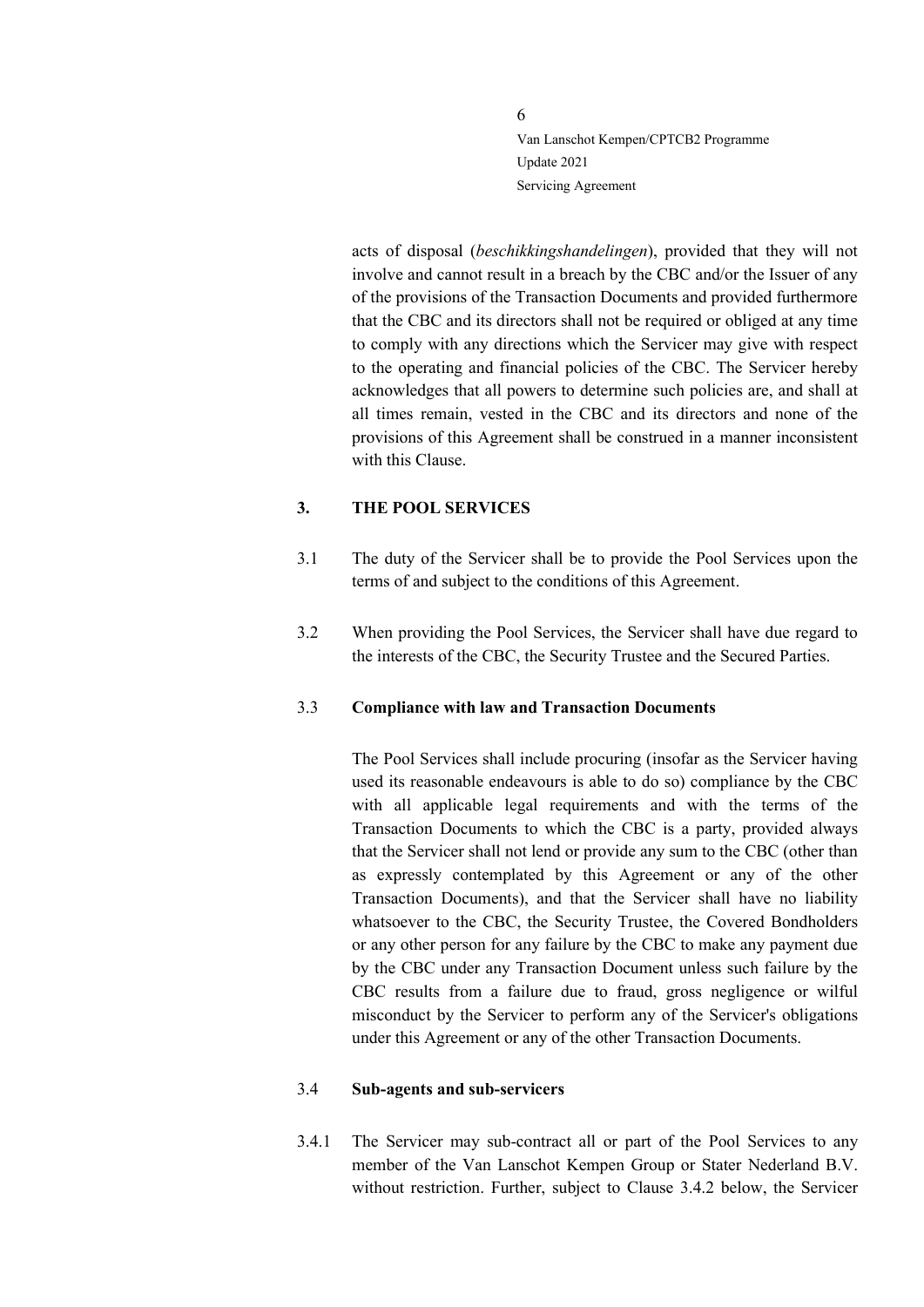may appoint any other person as its sub-agent or sub-servicer to carry out the Pool Services on such terms as it deems necessary, provided that it shall always use reasonable care in the selection and continued appointment of such person and any delegation is permitted under Dutch law. Any sub-contracting in accordance with this Clause shall not in any way relieve the Servicer from its obligations under this Agreement in respect of the provision of any of the Pool Services for which it shall continue to be liable as if no such appointment had been made and as if the acts and omissions of the sub-agent or sub-servicer were the acts and omissions of the Servicer.

- <span id="page-6-1"></span>3.4.2 The Servicer may appoint one or more sub-agents or sub-servicers to perform some, but not all, Pool Services, including, but not limited to, Stater Nederland B.V., provided that:
	- (a) where the arrangements involve or may involve the receipt by the sub-agent or sub-servicer of moneys which, in accordance with this Agreement, are to be credited to the CBC Account, the sub-agent or sub-servicer acknowledges on terms satisfactory to the CBC that any such moneys without any set-off or counterclaim of whatever kind will be paid to the Servicer for credit to the CBC Account; and
	- (b) neither the CBC nor the Security Trustee shall have any liability for any costs, charges or expenses payable to or incurred by such sub-agent or sub-servicer, or arising from the termination of any such arrangement in addition to the liability which either the CBC or the Security Trustee would have had to the Servicer under this Agreement if no such sub-contracting had occurred; and
	- (c) except in case of the appointment of Stater Nederland B.V. as subservicer existing at the date of this Agreement, the CBC and the Security Trustee have given their prior written consent (which consent shall not unreasonably be withheld) to such appointment and the Rating Agencies are notified of such appointment.

#### <span id="page-6-0"></span>**4. INTEREST RATES ON MORTGAGE LOANS**

4.1 Pursuant to Clause 6.6 of the Guarantee Support Agreement, the CBC has agreed with the Transferor that the Transferor, whether for itself or on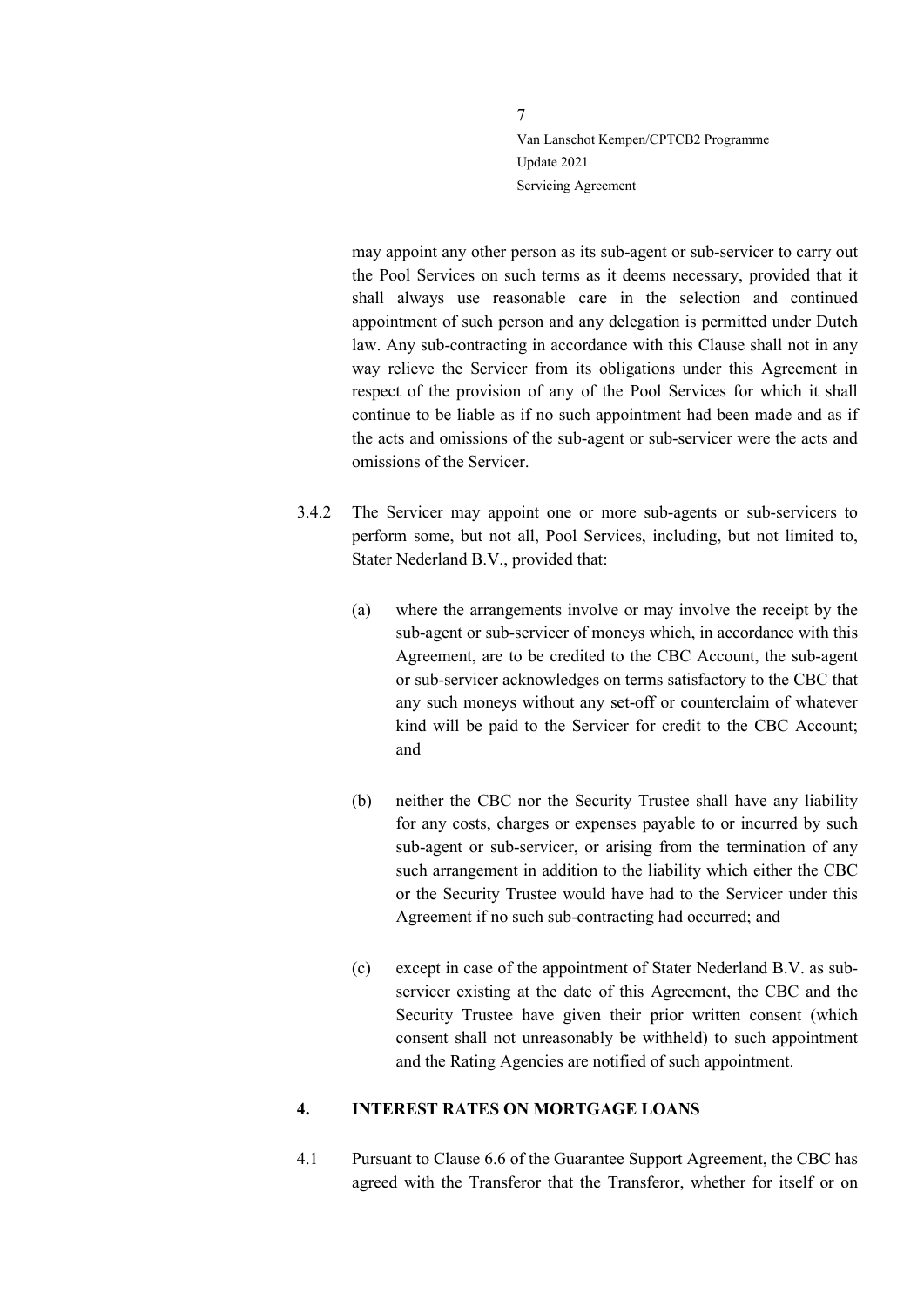behalf of the CBC, shall determine and set the interest rates on the Mortgage Loans in accordance with the Mortgage Conditions and Dutch law.

- <span id="page-7-3"></span>4.2 Subject to Clauses [4.3](#page-7-1) and [4.4](#page-7-2) below, if at any time the Transferor no longer sets the interest rates on the Mortgage Loans for any reason, the CBC and the Security Trustee grant full right, liberty and authority to the Servicer on behalf of the CBC or, as the case may be, the Security Trustee, to determine and set the interest rates on the Mortgage Loans in accordance with the Mortgage Conditions and Dutch law following notification to the Borrowers of the assignment and/or pledge of the Mortgage Receivables.
- <span id="page-7-1"></span>4.3 The Servicer covenants with the CBC and the Security Trustee that until the CBC and the Security Trustee have no further interests in the Mortgage Receivables, it will not at any time set the interest rates on the Mortgage Loans at a level which is materially below or above the current market rates at such time as offered by the Reference Mortgage Lenders for loans which are comparable in all material respects to such Mortgage Loans.
- <span id="page-7-2"></span>4.4 Each of the Security Trustee and the CBC may at any time terminate the authority of the Servicer to determine and set the interest granted under Clause [4.2.](#page-7-3)

## <span id="page-7-0"></span>**5. REPORTS**

- 5.1 Following the end of each Calculation Period, the Servicer will prepare the information as set out in **Schedule 2** (the "**Mortgage Report**") and will distribute such report to the Administrator ultimately five (5) Business Days prior to the immediately succeeding CBC Payment Date.
- 5.2 The Servicer shall provide all assistance and information as the Administrator may reasonably require for preparing and providing the Asset Cover Reports in accordance with Clause 4 of the Administration Agreement.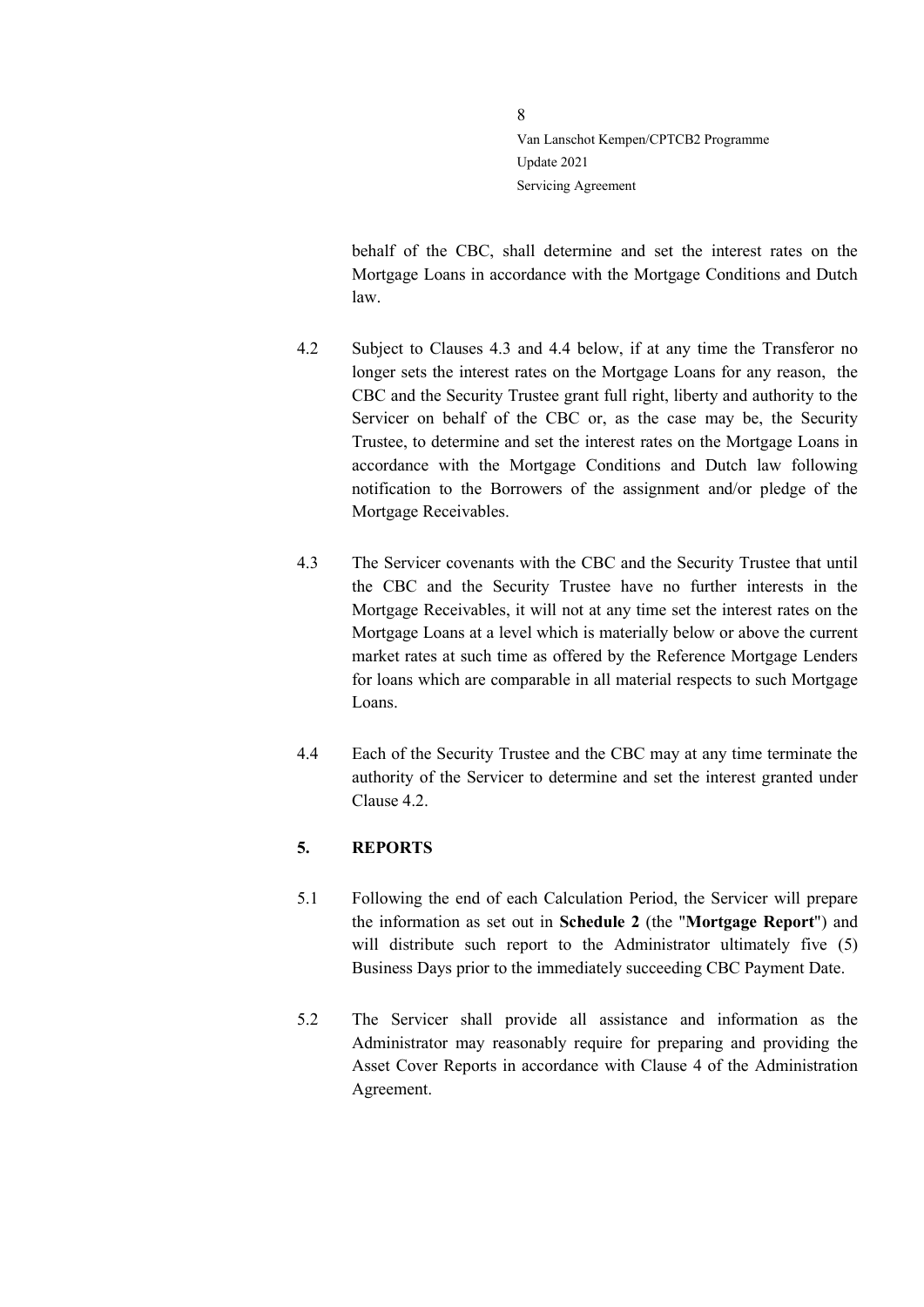## <span id="page-8-0"></span>**6. IDENTIFICATION OF AMOUNTS RECEIVED**

- 6.1 The Servicer undertakes that it will promptly upon receipt thereof, identify any amount received in respect of each Mortgage Receivable, which the Transferor owes to the CBC pursuant to the Guarantee Support Agreement and which the Transferor is obliged to transfer to the CBC.
- 6.2 The Servicer undertakes that it will procure that the Transferor will on each CBC Payment Date pay or procure payment of, without set-off or counterclaim, any amounts received by or on behalf of the Transferor in respect of the Mortgage Receivables during the immediately preceding Calculation Period into the CBC Account.

### <span id="page-8-1"></span>**7. FORECLOSURE OF MORTGAGE RECEIVABLES**

The Servicer will, or will procure that the Transferor will, in relation to any default by a Borrower under or in connection with a Mortgage Receivable, as soon as it becomes aware thereof, use such foreclosure procedures and take such action as may be expected from a reasonable prudent lender of Dutch residential mortgages in respect of such default.

## <span id="page-8-2"></span>**8. TRANSFER, RETRANSFER AND SALE OF MORTGAGE RECEIVABLES**

The Servicer shall use its reasonable efforts to assist the CBC in (a) any transfer or retransfer of Mortgage Receivables under the Guarantee Support Agreement and (b) any sale of Mortgage Receivables in accordance with the Asset Monitoring Agreement and the Guarantee Support Agreement and in case of a sale to a third party, the CBC shall use its best efforts to the extent reasonable and to the extent not prejudicial to the interests of the CBC, to procure that after such sale the Servicer is appointed to continue to provide the Mortgage Loan Services in respect of such Mortgage Receivables to be sold and transferred, if such third party wishes to continue such Mortgage Loan Services.

## <span id="page-8-3"></span>**9. LOWER RANKING MORTGAGES / DISCHARGE OF MORTGAGES**

9.1 If at any time the Transferor has a lower-ranking mortgage over any property on which a Mortgage is vested, the Servicer shall procure that the Transferor will take no action to encourage the relevant Borrower to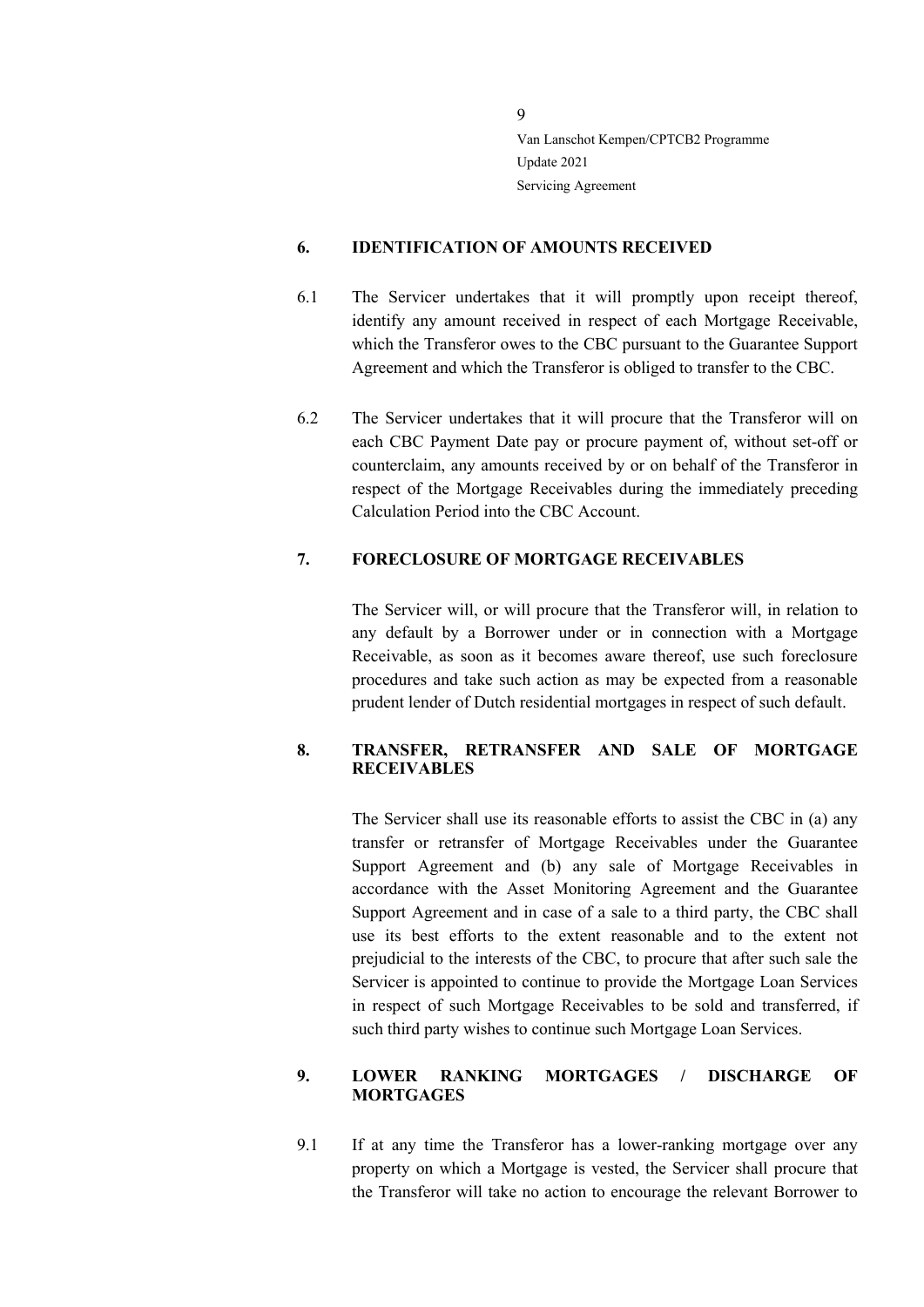make payments in respect of the mortgage loan secured by the lowerranking mortgage in preference to the Relevant Mortgage Receivable. The Servicer shall procure that if at any time the Transferor receives moneys from a Borrower and it is unsure as to whether such moneys have been paid in respect of the Relevant Mortgage Receivable or a mortgage loan secured by the lower-ranking mortgage, the Transferor shall promptly pay such amount into the CBC Account in satisfaction of the Relevant Mortgage Receivable.

9.2 Upon repayment in full of all amounts due and payable under or in connection with a Mortgage Receivable, the Servicer may on behalf of the CBC, or may procure the Transferor to, execute a discharge of the relevant Mortgage Loan, the Mortgage and any other collateral security relating thereto.

#### <span id="page-9-0"></span>**10. NO LIABILITY**

- 10.1 The Servicer shall not have any liability for any obligation of a Borrower under any Mortgage Receivable, Mortgage or Borrower Pledge and nothing herein shall constitute a guarantee, or similar obligation, by the Servicer of any obligation under any Mortgage Receivable, Mortgage or Borrower Pledge.
- 10.2 Save as provided in Clause [3.3](#page-5-1) above, the Servicer shall not have any liability for the obligations of the CBC under any of the Transaction Documents or otherwise and nothing herein shall constitute a guarantee, or similar obligation, by the Servicer of the obligations of the CBC in respect thereof.
- 10.3 The Servicer shall not be liable in respect of any loss, liability, claim, expense or damage suffered or incurred by the CBC and/or the Security Trustee as a result of the performance of the Pool Services by the Servicer save where such loss, liability, claim, expense or damage is suffered or incurred as a result of any gross negligence (*grove nalatigheid*) or wilful default (*opzet*) of the Servicer, as the case may be, or any material breach (*materiële toerekenbare tekortkoming*) by it or any sub-agent appointed by it of the provisions of this Agreement.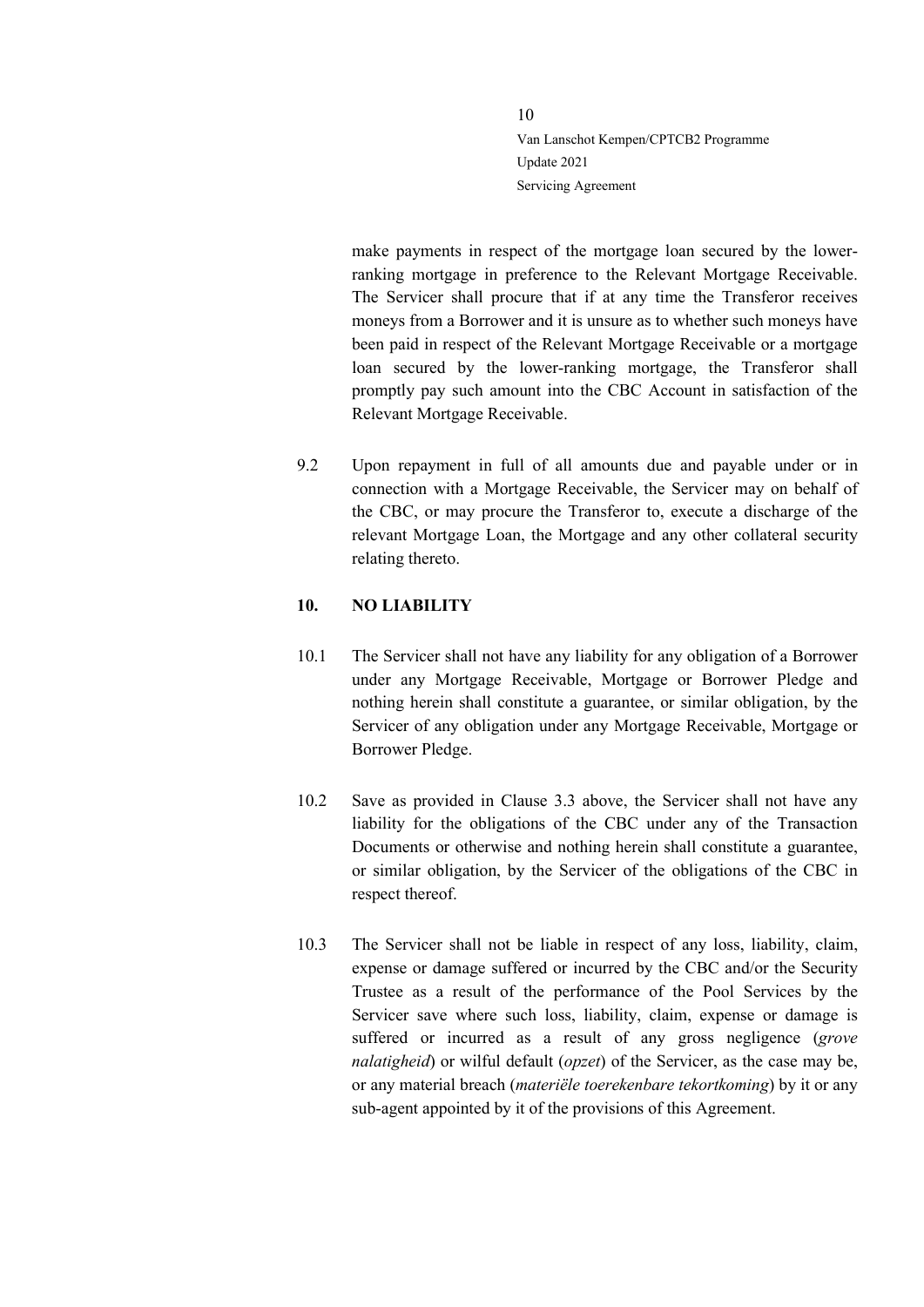## <span id="page-10-0"></span>**11. REMUNERATION**

The CBC shall pay to the Servicer for the performance of the Pool Services a servicing fee which shall be paid monthly in arrear on each CBC Payment Date and shall amount to 0.10 per cent. per month of the aggregate Outstanding Principal Amount of the Mortgage Receivables as calculated for the immediately preceding CBC Payment Date exclusive of VAT (if any).

## <span id="page-10-1"></span>**12. COSTS AND EXPENSES**

The CBC authorises the Servicer to incur those reasonable costs and expenses to third parties which must reasonably be incurred in the foreclosure of any Mortgage Receivable and the related security rights, including the Mortgage and the Borrower Pledge of the CBC and/or the Security Trustee. For the avoidance of doubt, such costs and expenses shall be reimbursed to the Servicer, by or on behalf of the CBC, on the next CBC Payment Date following such foreclosure by deducting such costs and expenses from the gross foreclosure proceeds relating to the Mortgage Receivable.

#### <span id="page-10-2"></span>**13. POWER OF ATTORNEY**

- <span id="page-10-3"></span>13.1 The CBC hereby revocably authorises the Servicer to, on its behalf and in its own or the Servicer's name, or as the CBC or the Trustee may from time to time direct:
	- a. execute all documents necessary for the purpose of discharging any rights of pledge or rights of mortgage relating to any Mortgage Receivable which has been repaid in full;
	- b. execute all documents and do all such acts and things which in the reasonable opinion of the Servicer are necessary or desirable for the efficient provision of the Pool Services hereunder; and
	- c. exercise its rights, powers and discretion under the Mortgage Receivables (including any right it may have to reset interest rates on the Mortgage Loans),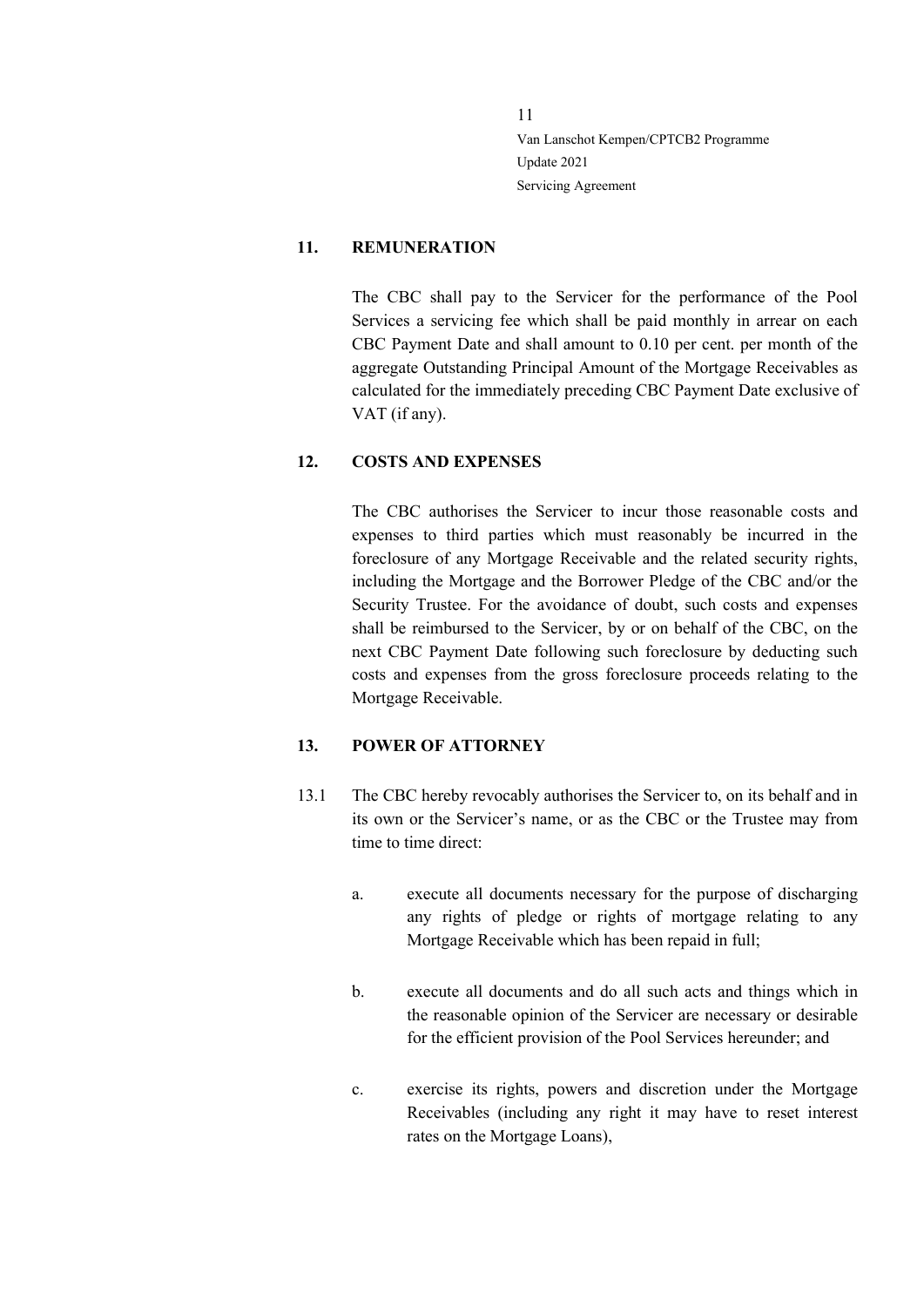provided that, for the avoidance of doubt, this power of attorney shall not authorise the Servicer to sell or otherwise dispose of, or to encumber, any of the Mortgage Receivables.

13.2 The appointment contained in Clause [13.1](#page-10-3) shall be automatically revoked in case of the termination of this Agreement pursuant to Clause [21.](#page-18-0)

#### <span id="page-11-0"></span>**14. INFORMATION**

#### **Maintenance of records**

- 14.1 The Servicer shall, or shall procure that the Transferor shall, (i) keep the Loan Files for and on behalf of the CBC in a secure place and shall maintain in an adequate form such records as are necessary to administrate and enforce each Relevant Mortgage Loan, Mortgage, the Borrower Pledges and/or any other collateral security thereto and (ii) identify and be able to identify at any time in its computer system each Relevant Mortgage Receivable and any Beneficiary Rights relating thereto. The Servicer irrevocably waives any rights or lien which it might have in respect of the Loan Files.
- 14.2 The Servicer shall procure that the Transferor shall on each Transfer Date provide the Security Trustee with the List of Mortgage Loans relating to the Mortgage Receivables assigned to the CBC on such Transfer Date. Such Lists of Mortgage Loans shall be lodged with the Security Trustee or such other person as the Security Trustee may appoint and shall be held to the order of the CBC and/or the Security Trustee.
- 14.3 The Servicer shall at the first request of the Security Trustee, but in any event within ten (10) Business Days after every CBC Payment Date, provide (i) the CBC and the Security Trustee with the most recent List of Mortgage Loans, (ii) the civil law notary appointed by the Transferor, the CBC and the Security Trustee with the most recent Escrow List of Loans and (iii) the Security Trustee with the encryption key relating to such Escrow List of Loans, in each case relating to all Mortgage Loans held by the CBC at such time. Such Lists of Mortgage Loans and encryption keys shall be lodged with the Security Trustee and/or the CBC, as applicable, or such other person as the Security Trustee and/or the CBC, as applicable, may appoint and shall be held to the order of the CBC and/or the Security Trustee, provided that each encryption key shall be stored in a manner that ensures appropriate security thereof including protection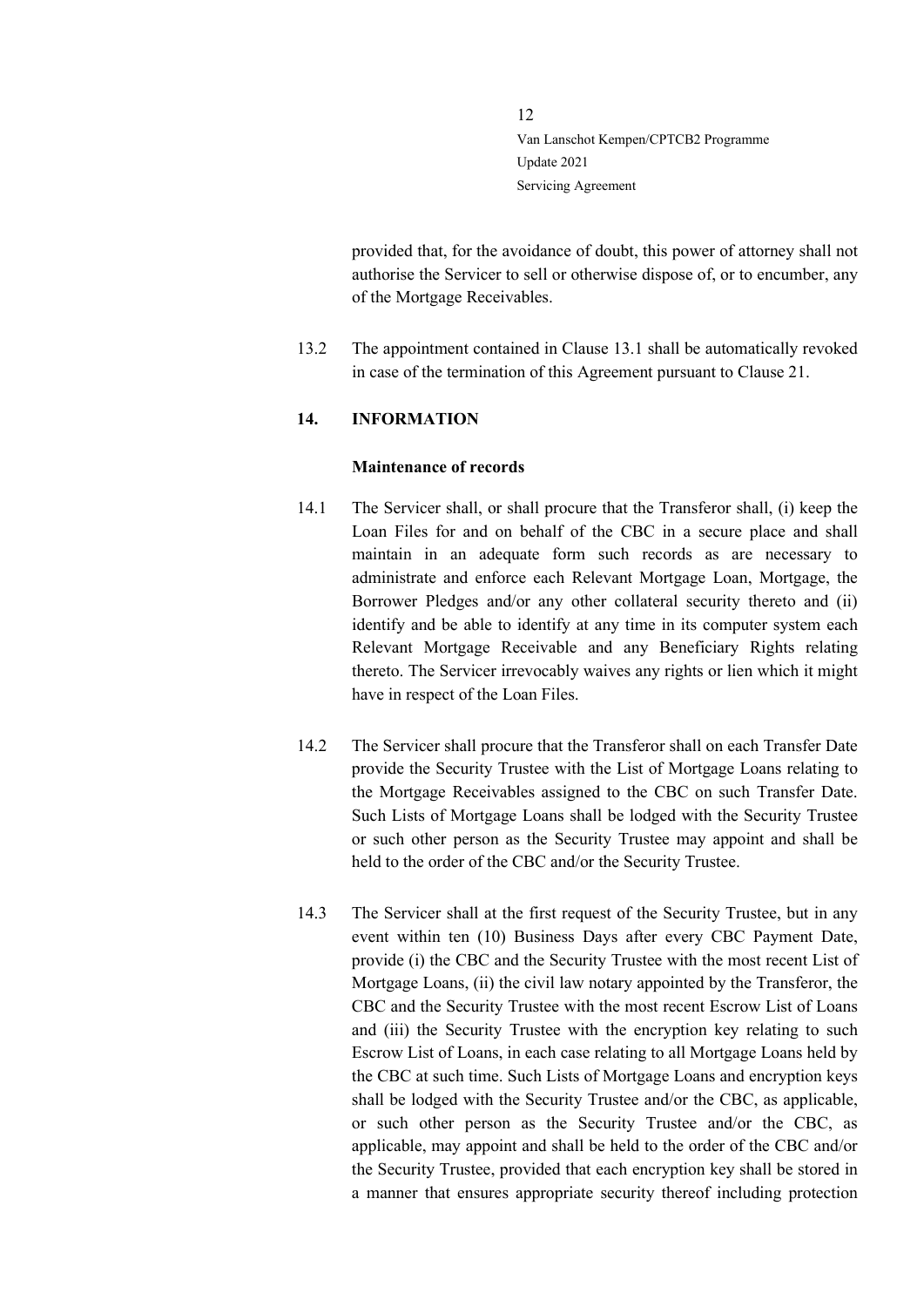against unauthorised and unlawful access and use and against accidental loss, destruction and damage, using appropriate technical and organisational measures. Such Escrow Lists of Loans shall be lodged in accordance with the Deposit Agreement.

14.4 The Servicer shall keep the Security Trustee informed of the location of the Loan Files if and insofar as these are in its possession or in the possession of any third parties appointed by it and duplicate electronic files. The information may also be sent by electronic means to the Security Trustee.

#### **Statutory Accounts**

14.5 The Servicer will, at the same time as they are dispatched to the CBC's shareholder, deliver to the Security Trustee, each Swap Counterparty (if any) and the Rating Agencies a copy of the CBC's annual audited consolidated balance sheet and profit and loss account and directors' report together with any other documents annexed thereto and any interim statement of results for each such person prepared on a consolidated basis.

#### **Access to books and records**

14.6 The Servicer shall, subject to all applicable laws, permit the independent auditors of the CBC and any other person nominated by the Security Trustee at any time upon reasonable notice to have access to all books of record and account relating to the administration of the Pool Services and related matters in accordance with this Agreement.

#### **Further information**

14.7 The Servicer shall prepare and deliver to the CBC and/or the Security Trustee and/or the Rating Agencies such further information and/or reports whether in writing or otherwise as the CBC and/or the Security Trustee and/or the Rating Agencies may reasonably require.

#### **Amendment to Mortgage Loans**

14.8 The Servicer may, or may allow the Transferor to, agree with a Borrower to amend the terms of the relevant Mortgage Loan, or part of such relevant Mortgage Loan as would be acceptable to a reasonable prudent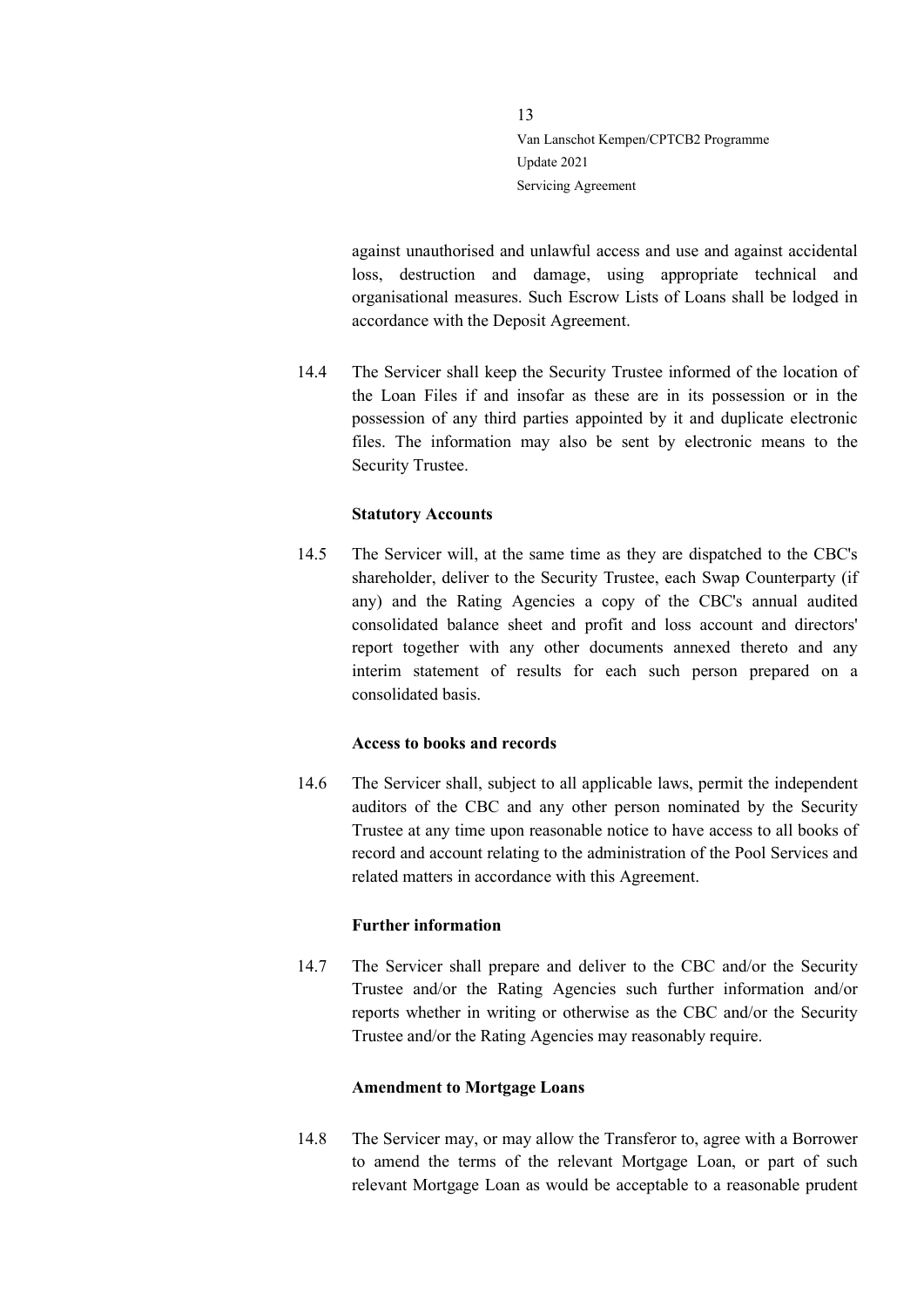servicer of residential mortgage loans in the Netherlands, if such amendment is made as part of the enforcement procedures to be complied with upon a default by the Borrower under the relevant Mortgage Loan or is otherwise made as part of a restructuring or renegotiation of such relevant Mortgage Loan due to a deterioration of the credit quality of the Borrower of such relevant Mortgage Loan.

## <span id="page-13-0"></span>**15. INSURANCES**

#### **General**

15.1 The Servicer will administrate the arrangements for insurance which relate to the Mortgage Loans or the business of the CBC.

#### **Buildings Insurance**

15.2 The Servicer shall not knowingly take any action or omit to take any action which would result in the avoidance or termination of or would reduce the amount payable on any claim under any applicable buildings insurance (*opstalverzekering*) or any similar insurance policies taken out, *inter alia*, for the Transferor's benefit, in relation to all or any of the properties on which a Mortgage has been vested to secure any Mortgage Receivable.

#### <span id="page-13-1"></span>**16. MORTGAGE DEEDS**

- 16.1 The Servicer shall or, as the case may be, shall procure that the Transferor shall keep the relevant Mortgage Deeds, the relevant Life Insurance Policies and any other documents specifically relating to the Relevant Mortgage Loans in safe custody and shall not without the prior written consent of the Security Trustee and the CBC part with possession, custody or control of them otherwise than to a sub-agent or sub-servicer appointed pursuant to Clause [3.4](#page-5-2) above or to a lawyer or a civil law notary for the purposes of the redemption of Mortgage Loans.
- 16.2 The Servicer shall or, as the case may be, shall procure that the Transferor shall deliver copies of the relevant Mortgage Deeds to or to the order of the CBC and/or the Security Trustee upon written request made at any time and shall provide access to the relevant Mortgage Deeds, to the CBC and/or the Security Trustee and their agents at all reasonable times. The Servicer acknowledges that the Mortgage Deeds in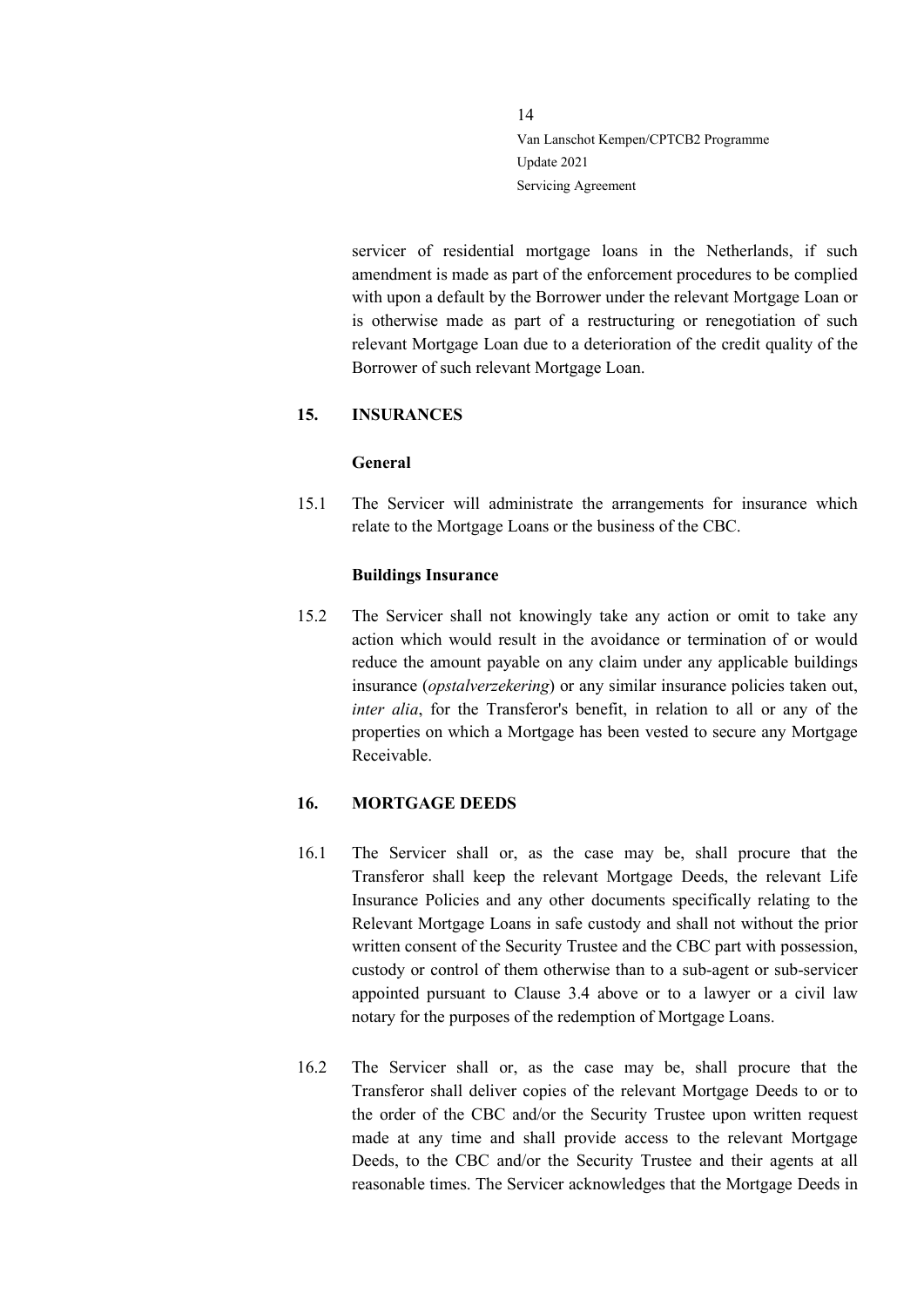its or, as the case may be, the Transferor's possession, custody or control will be, after execution of the Pledge Agreements, held on behalf of the CBC and the Security Trustee and irrevocably waives any rights or lien which it might have therein or to which it might at any time be entitled and shall procure that the Transferor shall waive any rights or lien which it might have therein or to which it might at any time be entitled.

#### <span id="page-14-0"></span>**17. DATA PROTECTION**

- 17.1 Each of the parties to this Agreement will use all reasonable endeavours to ensure that the arrangements contemplated by this Agreement shall not conflict with the provisions of any applicable data protection act or regulation, such as, but not limited to, the Implementation Act GDPR and the General Data Protection Regulation. In connection therewith, the parties will, among other things, enter into the Joint Controller Agreement.
- 17.2 In case a Borrower makes use of his right to request access to personal data in accordance with article 15 of the General Data Protection Regulation in connection with any Mortgage Receivable, each of the parties to this Agreement will use all reasonable endeavours to ensure that the party who has been requested by such Borrower to grant access to personal data can comply with such request.
- 17.3 If at any time this Agreement or any other Transaction Document entered into by any of the parties to this Agreement and the arrangements laid down herein and therein need to be modified as a result of the General Data Protection Regulation, the Implementation Act GDPR or any other applicable data protection act or regulation, the parties hereto will cooperate with and agree to any such modification in order to enable each of the parties to this Agreement to comply with any requirements which apply to it under the General Data Protection Regulation, the Implementation Act GDPR or such other applicable data protection act or regulation.

#### <span id="page-14-1"></span>**18. SOFTWARE**

18.1 The Servicer will use all reasonable endeavours to negotiate with the relevant parties to ensure that any intellectual property rights not owned by it but used by it in connection with the performance of its obligations under this Agreement and in particular all software programs used in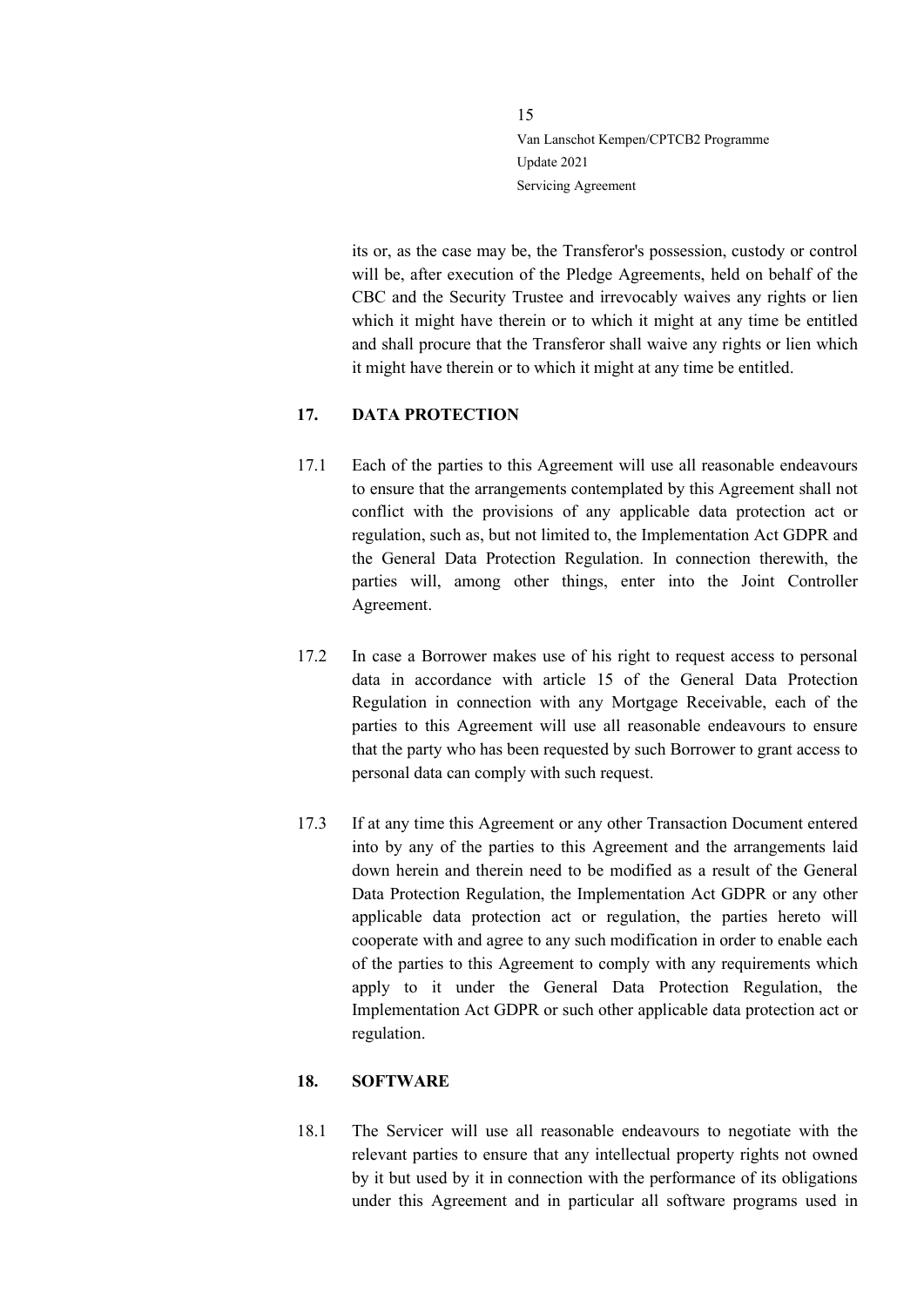connection with the Mortgage Loans and their administration are licensed or sub-licensed to the CBC and the Security Trustee in order to permit the CBC and the Security Trustee to use such intellectual property rights only in connection with the administration of the Mortgage Loans (but not for any other purpose) free of charge for so long as any of the Mortgage Loans are outstanding. For the avoidance of doubt, the Servicer shall not be in breach of its obligations under this Agreement if such rights and/or software programs are not so licensed or sub-licensed to the CBC and the Security Trustee at any time after the Servicer has ceased to be a Servicer, provided that the Servicer shall procure that the CBC and the Security Trustee may continue to use such rights and software programs during a period of twelve (12) months after the Servicer has ceased to be a Servicer or such longer period as the CBC and Security Trustee may request.

- <span id="page-15-1"></span>18.2 As regards any such intellectual property rights which are owned by any of the Servicer, and/or any sub-agent or sub-servicer of the Servicer, the Servicer hereby grants and shall ensure that any sub-agent or sub-servicer shall grant to the CBC and the Security Trustee a licence or sub-licence to use such intellectual property rights (including all software programs) only in connection with the administration of the Pool Services (but not for any other purpose) free of charge for so long as any of the Mortgage Receivables are outstanding, subject to Clause [18.3](#page-15-0) below.
- <span id="page-15-0"></span>18.3 If this Agreement is terminated then:
	- (i) the licence under Clause [18.2](#page-15-1) above shall continue to be in force for a period of twelve (12) months from the date of termination of this Agreement, upon expiry of such period it shall immediately terminate; and
	- (ii) during such twelve (12) month period the Servicer shall use reasonable endeavours to assist the CBC, the Security Trustee and/or any substitute servicer, to establish and implement a computer system for performing the Pool Services and to load the data held by the relevant in relation to Borrowers and the Mortgage Loans onto that system.
- 18.4 The Servicer covenants that it will take no action that will result in or effect, and will not omit to take any action the failure of which will result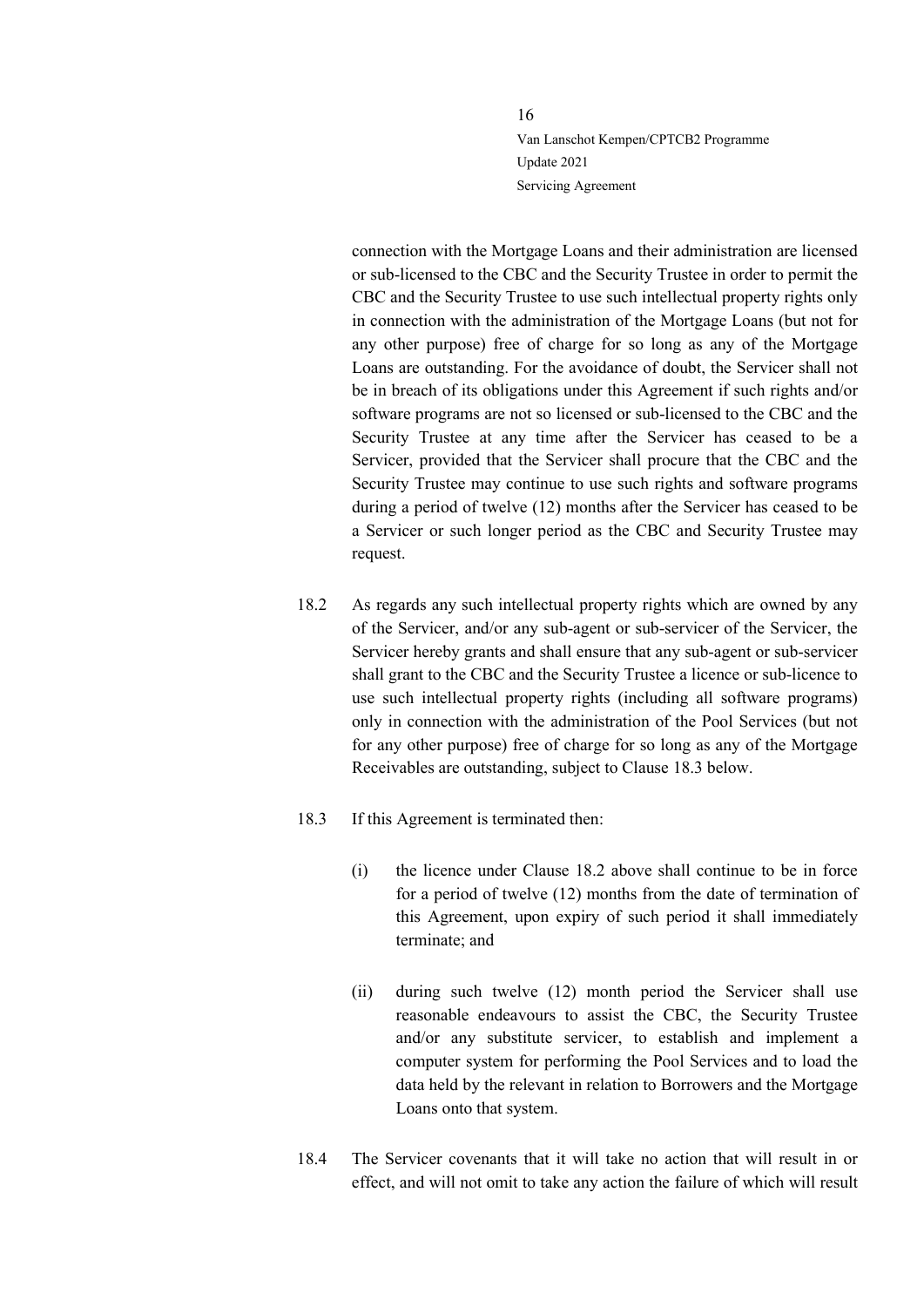in or effect, the termination of any existing licence agreement in relation to any such intellectual property rights or bring to an end its right to grant the licence contained in Clause [18.2](#page-15-1) above, provided always that a licence agreement may be terminated if it is replaced by a substitute arrangement under which the intellectual property rights, including rights to computer software, are such that the services resulting there from are at least as good as under the previous arrangement.

## <span id="page-16-0"></span>**19. COVENANTS OF THE SERVICER**

The Servicer hereby covenants with each of the CBC and the Security Trustee without prejudice to any of its specific obligations hereunder that:

- (a) it will devote or ensure that the same amount of time and attention will be devoted to, and will exercise or ensure that the same level of skill, care and diligence in the performance of, the Pool Services as it would or would ensure if it, or its sub-agent, were administrating mortgage loans which were its own;
- (b) it will provide the Pool Services with respect to the Mortgage Loans, the Mortgages and other collateral security in such manner as would a reasonable prudent lender of Dutch residential mortgages;
- (c) it will comply with the provisions of the Trust Deed and with any proper directions, orders and instructions which the CBC or the Security Trustee may from time to time give to it in accordance with the provisions of this Agreement (and in the event of any conflict those of the Security Trustee shall prevail) and the Trust Deed;
- (d) it will use its reasonable endeavours to keep in force and, to the extent not yet obtained, to obtain, all licences, approvals, authorisations and consents which may be necessary in connection with the performance of the Pool Services, including, but not limited to, under the Wft (as amended), including to act as an intermediary (*bemiddelaar*) and offeror (*aanbieder*) of credits;
- (e) it will not knowingly fail to comply with any legal requirements in the performance of the Pool Services;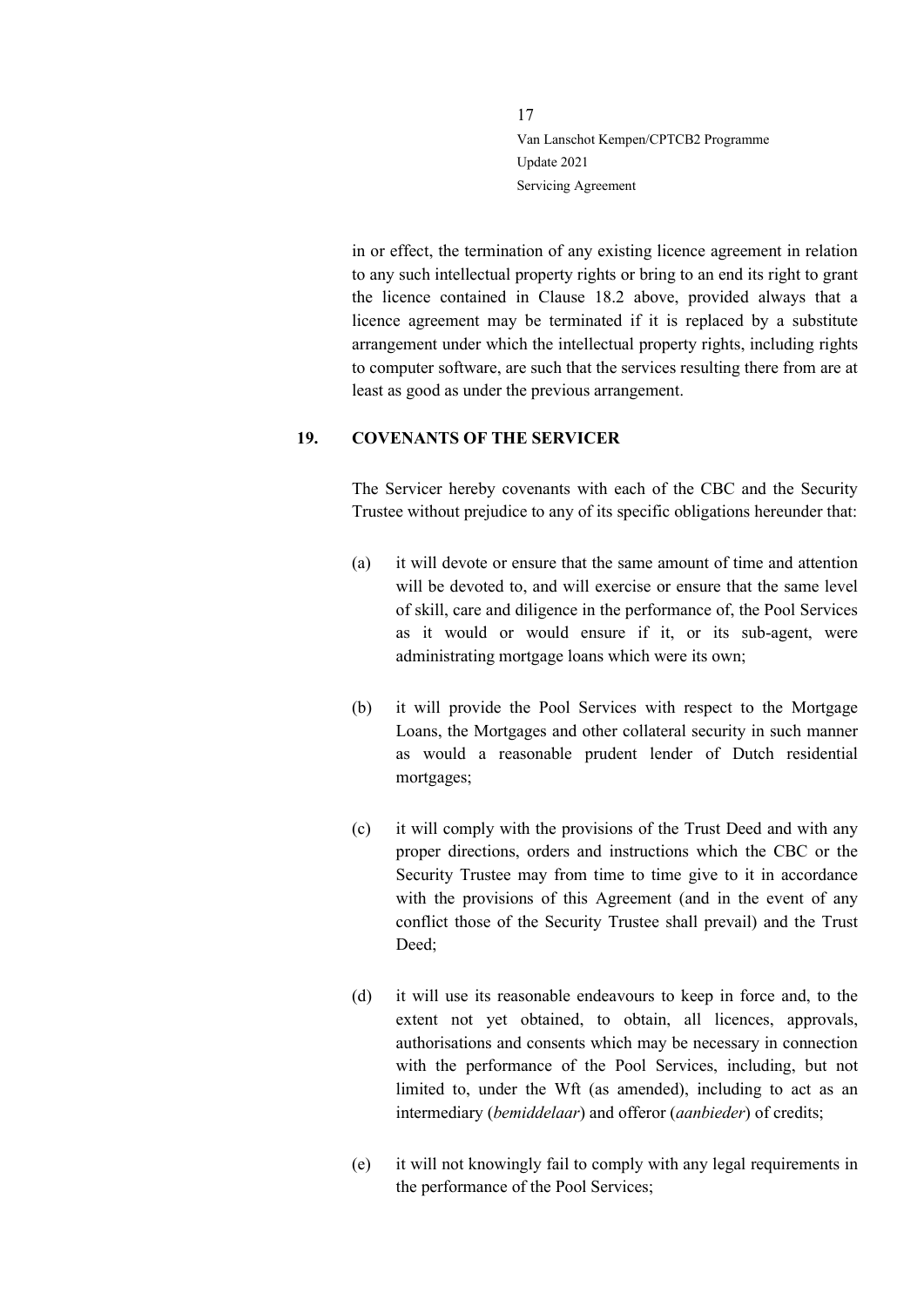- (f) it will make all payments required to be made by it on behalf of the CBC pursuant to this Agreement on the due date for payment thereof in Euro for value on such day without set-off or counterclaim;
- (g) forthwith upon becoming aware of any event which may reasonably give rise to a retransfer of any Mortgage Receivable pursuant the Guarantee Support Agreement, notify the CBC in writing of such event;
- (h) it will inform the Security Trustee of (i) any legal proceedings against it or the Transferor which could have a material impact on the Pool Services to be performed by it and (ii) any steps being taken by any party for the winding-up, liquidation or bankruptcy of the CBC;
- (i) it will not knowingly create or permit to subsist any encumbrance in relation to the CBC Transaction Accounts or on any of the other assets of the CBC, other than as created under the Pledge Agreements;
- (j) it shall not increase the Outstanding Principal Amount of any Mortgage Receivable while interest on such Mortgage Receivable is in arrears without being contractually obliged to do so according to the relevant loan agreement concluded with the relevant Borrower and only upon request of the Borrower;
- (k) it will not terminate, or agree to termination of any of the Transaction Documents without the prior written consent of the Security Trustee; and
- (l) it will duly observe the articles of association of the CBC.

## <span id="page-17-0"></span>**20. POOL SERVICES NON-EXCLUSIVE**

Nothing in this Agreement shall prevent the Servicer from rendering services similar to those provided for in this Agreement to other persons, firms or companies or from carrying on business similar to or in competition with the business of the CBC.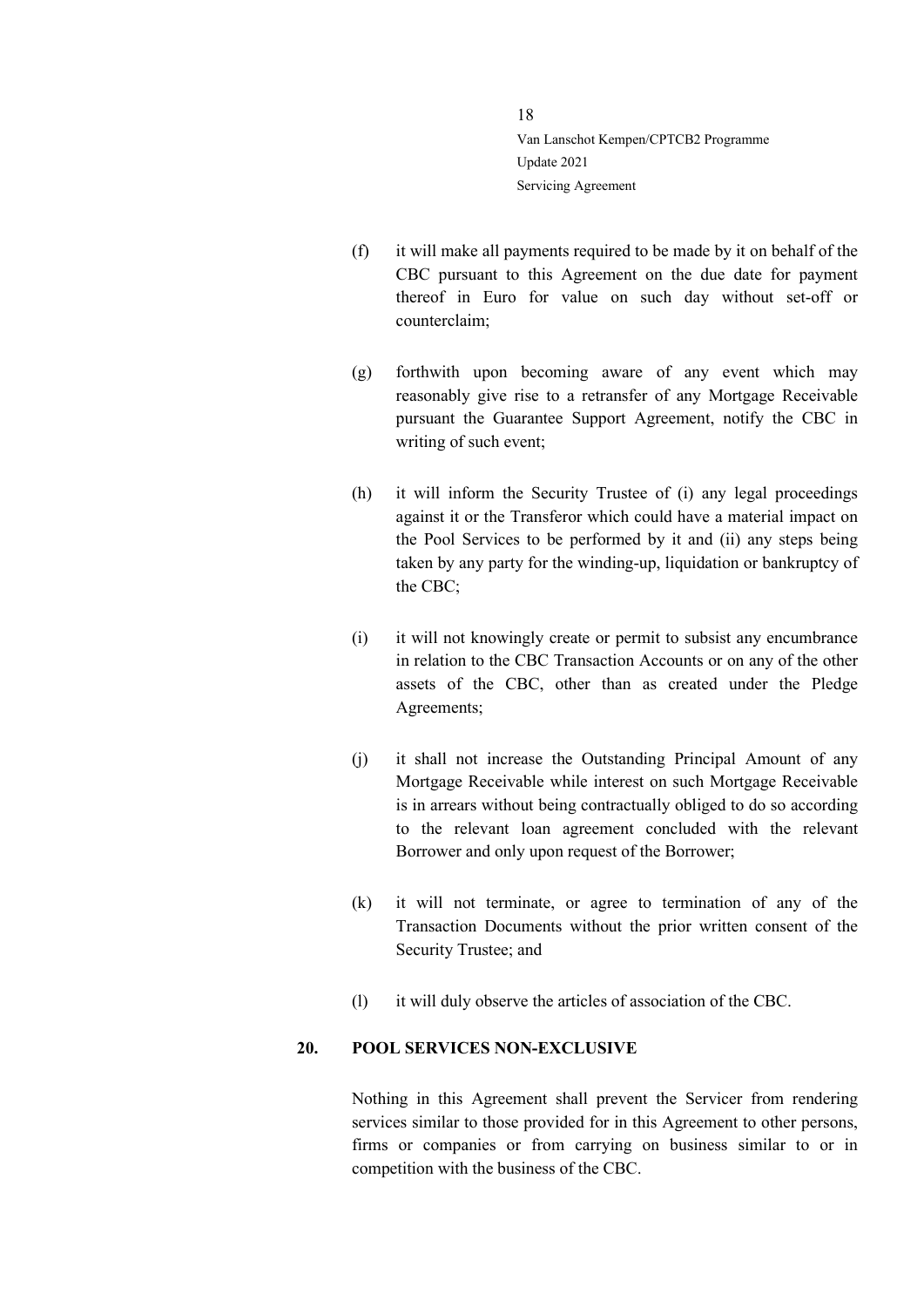#### <span id="page-18-0"></span>**21. TERMINATION**

- <span id="page-18-1"></span>21.1 If any of the following events shall occur:
	- (m) a default is made by the Servicer in the payment on the due date of any payment due and payable by it under this Agreement and such default continues unremedied for a period of ten (10) Business Days after the earlier of (i) the Servicer becoming aware of such default and (ii) receipt by the Servicer of a written notice by the CBC or the Security Trustee requiring the same to be remedied; or
	- (n) a default, including a persistent default or a series of persistent defaults, is made by the Servicer in the performance or observance of any of its other covenants and obligations under this Agreement, which in the opinion of the Security Trustee is materially prejudicial to the interests of the Secured Parties and (except where, in the reasonable opinion of the Security Trustee, such default is incapable of remedy, when no such continuation and/or notice as is hereinafter mentioned will be required) such default continues unremedied for a period of ten (10) Business Days after the earlier of (i) the Servicer becoming aware of such default and (ii) receipt by the Servicer of written notice from the CBC or the Security Trustee requiring the same to be remedied; or
	- (o) the Servicer takes any corporate action or other steps are taken or legal proceedings are started or threatened against it for its dissolution (*ontbinding*) and liquidation (*vereffening*); or
	- (p) the Servicer has taken any corporate action or any steps have been taken or legal proceedings have been instituted or threatened against it for its bankruptcy or any analogous insolvency regime under any applicable law or for the appointment of a receiver or a similar officer of its or any or all of its assets; or
	- (q) at any time it becomes unlawful for the Servicer to perform all or a material part of its obligations hereunder; or
	- (r) the Servicer is no longer licensed to act as an intermediary (*bemiddelaar*) or offeror (*aanbieder*) of credits under the Wft,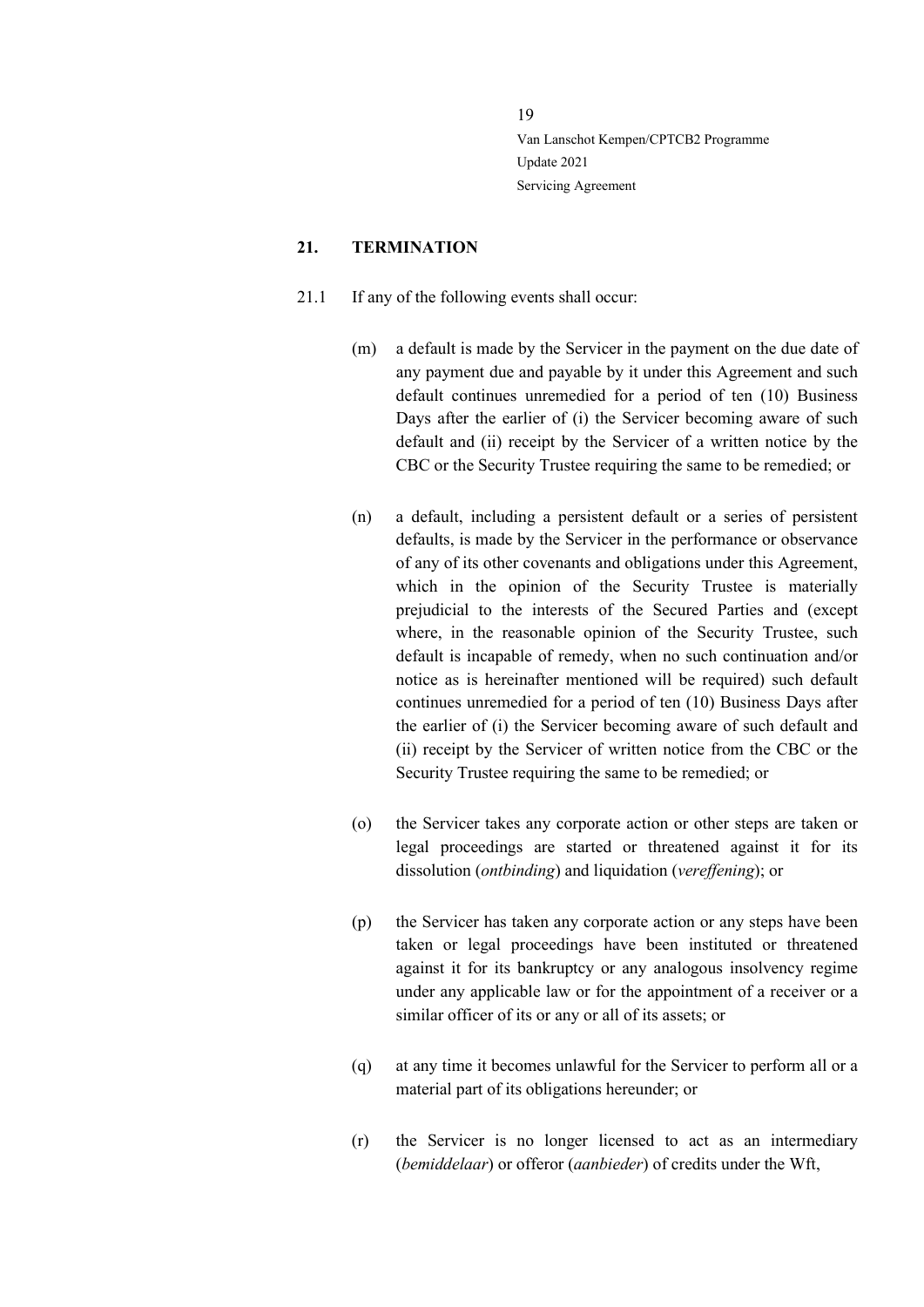then the Security Trustee or the CBC (with the consent of the Security Trustee) may at once or at any time thereafter while such default continues by notice in writing to the Servicer terminate this Agreement with effect from a date (not earlier than the date of the notice) specified in the notice with respect to the Servicer. For the avoidance of doubt, in such an event a substitute servicer shall be appointed by the CBC or the Security Trustee, in the event of a CBC Event of Default, provided that (i) such appointment shall be effective not later than the date of termination of the Agreement, (ii) such substitute servicer enters into an agreement substantially on the terms of this Agreement and (iii) the Servicer shall not be released from its obligations under this Agreement until such substitute servicer has entered into such new agreement.

- 21.2 On and after termination of its appointment under this Agreement pursuant to Clause [21.1](#page-18-1) or [21.5](#page-20-0) all authority and power of the Servicer under this Agreement shall terminate and be of no further effect and the Servicer shall not thereafter hold itself out in any way as the agent of the CBC or the Security Trustee.
- 21.3 Upon termination of its appointment under this Agreement pursuant to Clause [21.1](#page-18-1) or [21.5](#page-20-0) the Servicer shall forthwith deliver to the Security Trustee or such person as the Security Trustee shall direct the Loan Files, the Mortgage Deeds, the Borrower Pledges, the Life Insurance Policies, all books of account, papers, records, registers, correspondence and documents in its possession or under its control relating to the affairs of or belonging to the CBC or the Security Trustee and the Mortgage Loans and any security therefor, any moneys then held by the Servicer on behalf of the CBC and/or the Security Trustee and any other assets of the CBC or the Security Trustee and shall take such further action as the CBC or the Security Trustee may reasonably direct. The Servicer will indemnify the CBC for all costs resulting from termination of this Agreement pursuant to Clause [21.1](#page-18-1) above.
- <span id="page-19-0"></span>21.4 Upon termination of its appointment under this Agreement pursuant to Clause [21.1](#page-18-1) or [21.5,](#page-20-0) the Security Trustee and the CBC shall notify the Rating Agencies and appoint a substitute servicer and such substitute servicer shall enter into an agreement with the CBC and the Security Trustee substantially on the terms of this Agreement, provided that such substitute servicer shall have the benefit of a servicing fee at a level to be then determined. Any such substitute servicer must (i) have experience in administrating mortgage loans and mortgages of residential property in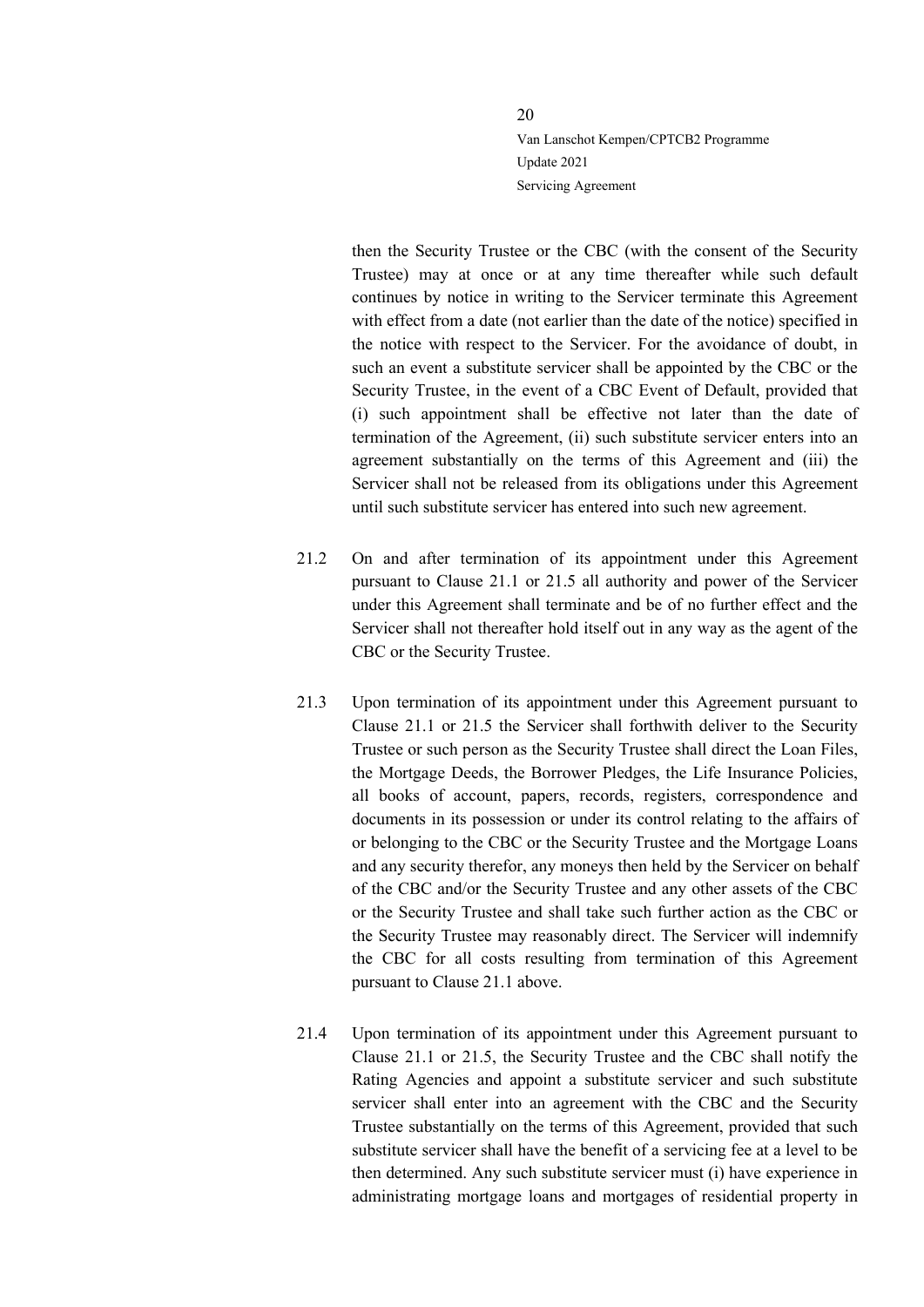the Netherlands and (ii) be licensed to act as an intermediary (*bemiddelaar*) or offeror (*aanbieder*) of credits under the Wft. The CBC shall, promptly following the execution of such agreement, pledge its interest in such agreement in favour of the Security Trustee on the terms of the Security Trustee Rights Pledge Agreement, *mutatis mutandis*, to the satisfaction of the Security Trustee. The CBC shall notify the Rating Agencies of the identity of such substitute servicer following appointment thereof.

- <span id="page-20-0"></span>21.5 This Agreement may be terminated upon the expiry of not less than twelve (12) months' notice of termination given by the Servicer to each of the CBC and the Security Trustee, or by the CBC to each of the Servicer and the Security Trustee, provided that:
	- (s) the Security Trustee consents in writing to such termination;
	- (t) the Servicer shall not be released from its obligations under this Agreement until a substitute servicer has entered into a new agreement as provided for in Clause [21.4](#page-19-0) above;
	- (u) the then current ratings assigned to the Covered Bonds by the Rating Agencies are not adversely affected as a result of such termination and the appointment of a substitute servicer in accordance with Clause [21.4](#page-19-0) above, unless otherwise agreed by an Extraordinary Resolution; and
	- (v) any costs involved in arranging the appointment of a substitute servicer shall be for the Servicer.
- 21.6 The Servicer shall deliver to the CBC, the Security Trustee, each Swap Counterparty (if any) and the Rating Agencies as soon as reasonably practicable but in any event within five (5) Business Days of becoming aware thereof a notice of any Servicer Termination Event set forth in Clause [21.1](#page-18-1) above or any Event of Default (as defined in Condition 10) or any event which with the giving of notice or lapse of time or certification would constitute the same.
- 21.7 Termination of the appointment of the Servicer under this Agreement shall be without prejudice to liabilities of the CBC or the Security Trustee due to the Servicer incurred before the date of such termination and vice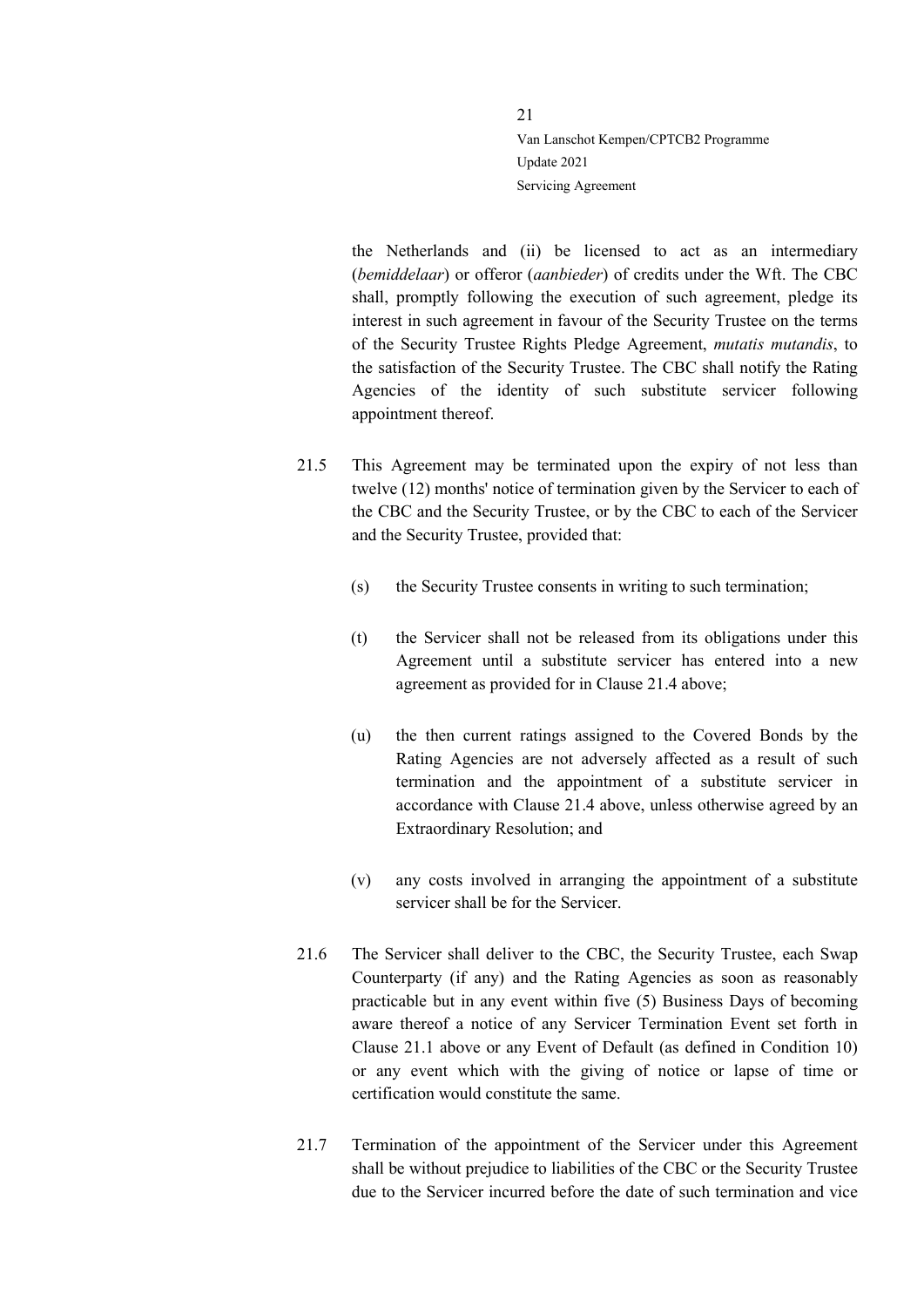versa. The Servicer shall have no right of set-off or counterclaim in respect of such amounts against amounts held by it on behalf of or otherwise owed to the CBC.

- 21.8 This Agreement shall terminate at such time as neither the CBC nor the Security Trustee has any further interest in any of the Mortgage Receivables or, if later, upon discharge of all Security Trustee Secured Liabilities.
- 21.9 On termination of the appointment of the Servicer under the provisions of this Clause, the Servicer shall be entitled to receive all fees and other moneys accrued up to the date of termination but shall not be entitled to any other or further compensation. Such moneys so payable to the Servicer shall be paid by the CBC on the dates on which they would otherwise have fallen due hereunder. For the avoidance of doubt, such termination shall not affect the Servicer's rights to receive payment of all amounts, if any, due to it by the CBC other than under this Agreement.
- 21.10 Any provision of this Agreement which by its terms is intended to continue after termination of the Agreement shall remain in full force and effect notwithstanding termination.

#### <span id="page-21-0"></span>**22. SECURITY TRUSTEE**

- 22.1 Upon receipt of a notice from the Security Trustee, the Servicer shall be required to act thereafter as the Servicer of the Security Trustee in relation to payments to be made by or on behalf of the Security Trustee under the provisions of the Trust Deed, *mutatis mutandis*, on the terms provided in this Agreement (save that the Security Trustee's liability under any provision hereof for the indemnification of the Servicer shall be limited to the amount for the time being received or recovered by the Security Trustee under the Pledge Agreements subject to the priorities of payments set forth in Clauses 13 and 14 of the Trust Deed) and acting as such the Servicer shall have due regard to the interests of the Secured Parties.
- 22.2 Nothing herein contained shall impose any obligation or liability on the Security Trustee to assume or perform any of the obligations of the CBC or the Servicer hereunder or render it liable for any breach thereof.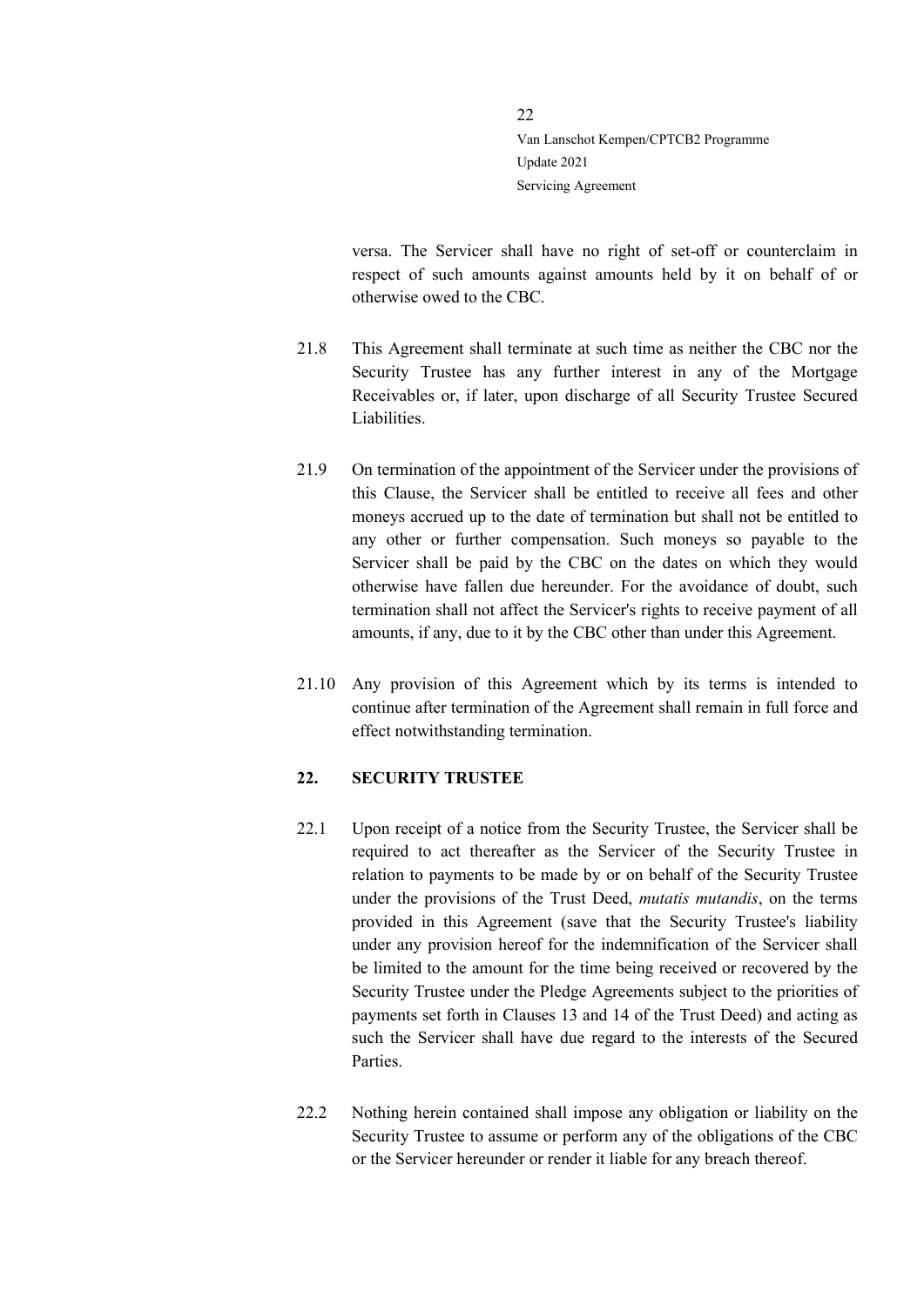#### <span id="page-22-0"></span>**23. FURTHER ASSURANCE**

- <span id="page-22-4"></span>23.1 The parties hereto agree that they will co-operate fully to do all such further acts and things and execute any further documents as may be necessary or desirable to give full effect to the arrangements contemplated by this Agreement.
- 23.2 Without prejudice to the generality of Clause [23.1](#page-22-4) above, the CBC and the Security Trustee shall upon the reasonable request by the Servicer give to such person such further powers of attorney or other written authorisations or mandates and instruments as are necessary to enable the Servicer to perform, provided that the scope and contents of such powers, authorisations, mandates or instruments shall not contravene the provisions of any of the Transaction Documents.

## <span id="page-22-1"></span>**24. NOTICES**

The Security Trustee shall endeavour to contact the Director of the CBC by facsimile or email as soon as possible after becoming aware of any default in respect of which a notice is to be given pursuant to Clause [21.1](#page-18-1) of this Agreement.

#### <span id="page-22-2"></span>**25. NO ASSIGNMENT**

- 25.1 Without prejudice to the rights of pledge created under the Security Trustee Rights Pledge Agreement, the CBC may not assign or transfer any of its rights and obligations under this Agreement without the prior written consent of the Security Trustee and the Servicer except in accordance with the Transaction Documents.
- 25.2 The Servicer may not assign or transfer any of its rights and obligations under this Agreement without the prior written consent of the CBC and the Security Trustee except in accordance with the Transaction Documents.

## <span id="page-22-3"></span>**26. NO DISSOLUTION, NO NULLIFICATION**

To the extent permitted by law, the parties hereby waive their rights pursuant to articles 6:265 to 6:272 inclusive of the Dutch Civil Code to dissolve (*ontbinden*), or demand in legal proceedings the dissolution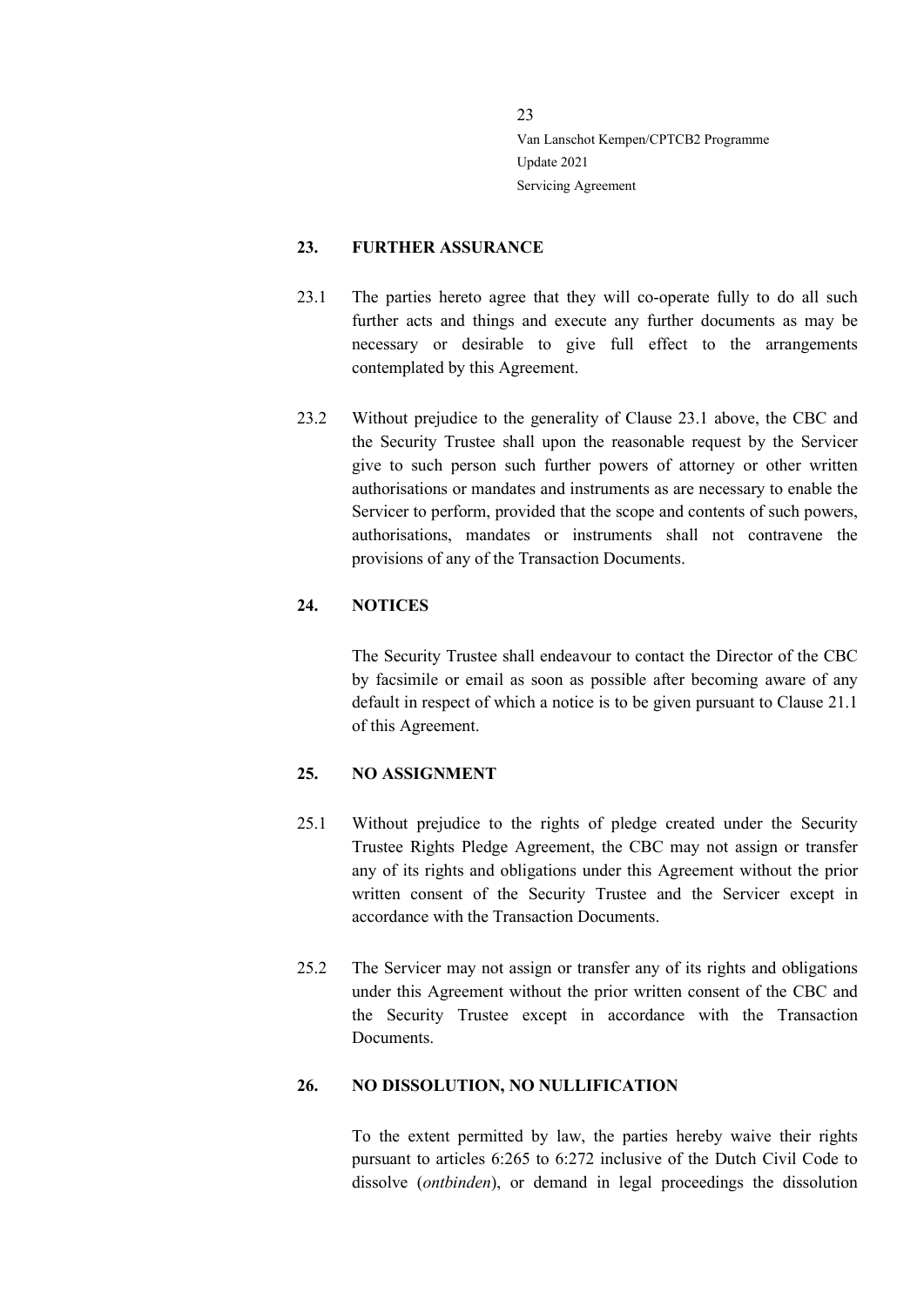(*ontbinding*) of, this Agreement. Furthermore, to the extent permitted by law, the parties hereby waive their rights under article 6:228 of the Dutch Civil Code to nullify (*vernietigen*), or demand in legal proceedings the nullification (*vernietiging*) of, this Agreement on the ground of error (*dwaling*).

## <span id="page-23-0"></span>**27. GOVERNING LAW AND JURISDICTION**

- 27.1 This Agreement and any non-contractual obligations arising out of or in connection with this Agreement, including Clause [27.2](#page-23-1) hereof, shall be governed by and construed in accordance with the laws of the Netherlands.
- <span id="page-23-1"></span>27.2 Any disputes arising out of or in connection with this Agreement, including, without limitation, disputes relating to any non-contractual obligations arising out of or in connection with this Agreement, shall be submitted to the exclusive jurisdiction of the competent court in Amsterdam, the Netherlands.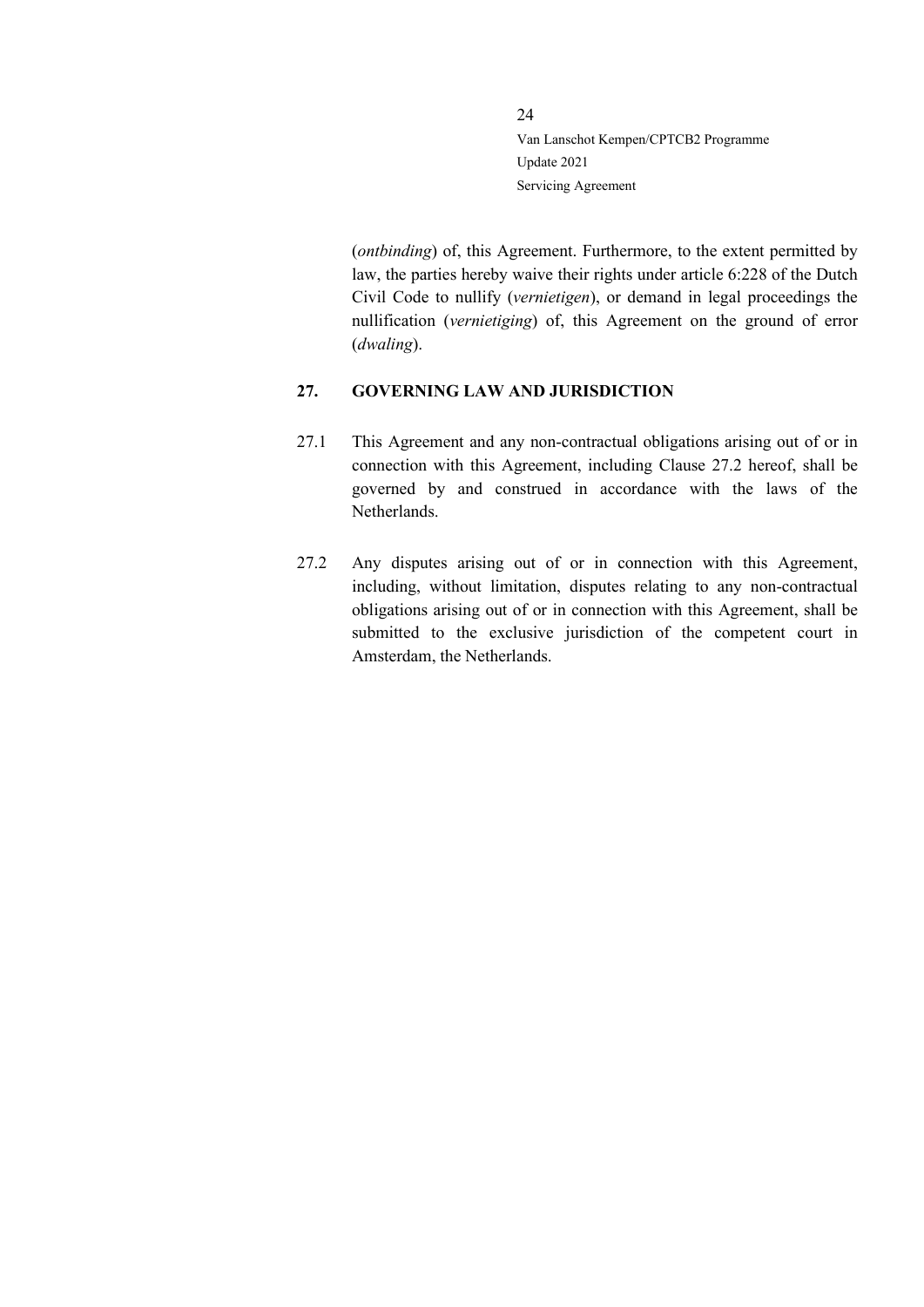**THIS AGREEMENT HAS BEEN AMENDED AND RESTATED BY THE PARTIES HERETO PURSUANT TO THE DEED OF AMENDMENT DATED 18 NOVEMBER 2021 AND WHICH DEED OF AMENDMENT HAS BEEN SIGNED BY THE PARTIES HERETO.**

**VAN LANSCHOT KEMPEN N.V.**

**VAN LANSCHOT CONDITIONAL PASS-THROUGH COVERED BOND COMPANY 2 B.V.**

**STICHTING SECURITY TRUSTEE VAN LANSCHOT CONDITIONAL PASS-THROUGH COVERED BOND COMPANY 2**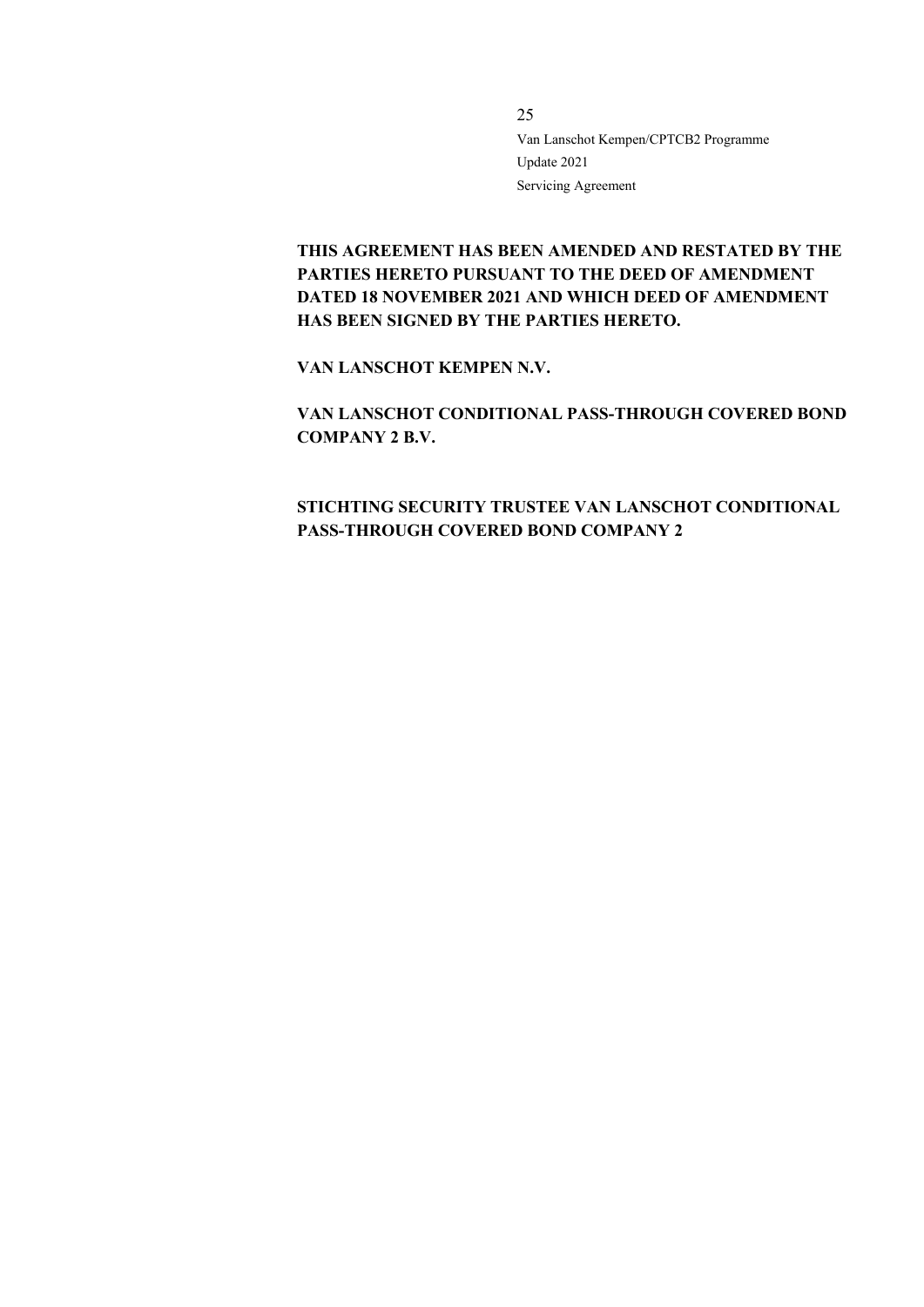#### **SCHEDULE 1**

## **The Pool Services**

The Servicer shall:

- (w) bill, collect and record payments on the Mortgage Loans;
- (x) keep records/books of account/documents for the CBC and in relation to the Mortgage Loans, the Mortgage Receivables and the Mortgages;
- (y) keep records for all taxation purposes including VAT;
- (z) administer the Mortgage Loans, the Mortgage Receivables and the Mortgages in accordance with the practice of a reasonable prudent mortgage lender in the Netherlands and the then current foreclosure procedures and do all such things and prepare and send to the Borrowers and/or any other relevant parties all such documents and notices which are incidental thereto, including the co-operation with any repurchase of Mortgage Receivables by the relevant Transferor, to the extent applicable;
- (aa) subject to the provisions of this Agreement take all reasonable steps to recover all sums due under or in connection with the Mortgage Loans, including, without limitation, liquidating any security as required and making claims under Life Insurance Policies;
- (bb) if and to the extent necessary, communicate with the Borrowers;
- (cc) following the occurrence of an Assignment Notification Event and service of a notice on the Borrowers, collect monies relating to the Mortgage Receivables;
- (dd) investigate payment delinquencies of the Borrowers;
- (ee) take all other action and do all other things which would reasonably be expected from a reasonable prudent lender of Dutch residential mortgages to do in administrating its mortgage receivables;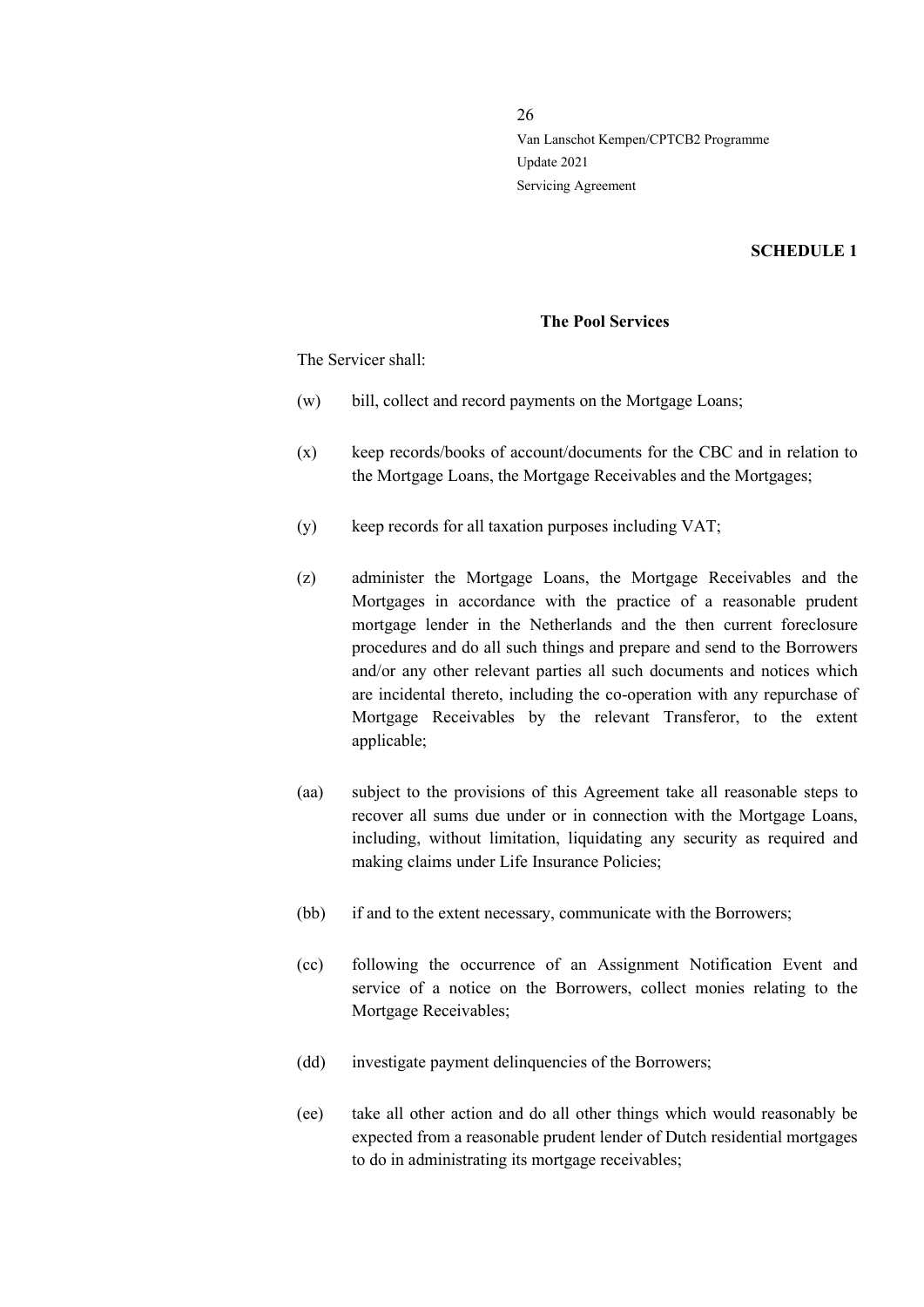- (ff) assist the independent auditors of the CBC and provide information to them upon reasonable request; and
- (gg) take all other action and do all other things which would be reasonable to expect to give effect to the above mentioned activities.